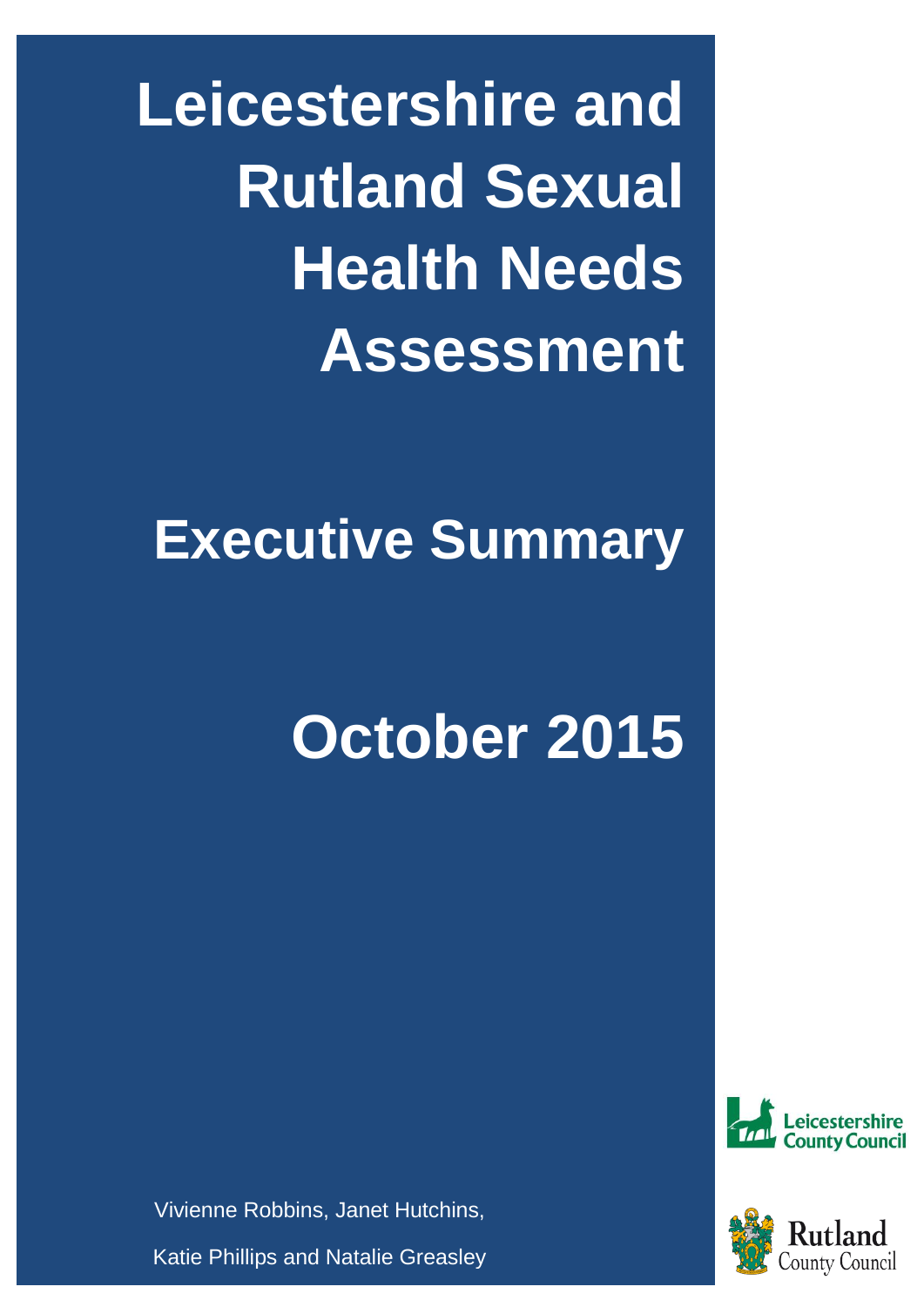# **Executive Summary**

# *1. Introduction*

The sexual health needs of the population are evolving. Over the past few decades there have been significant changes in relationships, and how people live their lives including personal attitudes and beliefs, social norms, peer pressure, confidence and self-esteem, misuse of drugs and alcohol, coercion and abuse.

Although sexual relationships are essentially private matters, good sexual health is important to individuals and to society. WHO, 2002 defines sexual health as;

*'… a state of physical, emotional, mental and social well-being in relation to sexuality.'(Page 5, WHO, 2002)*<sup>1</sup>

Sexual ill health can affect all parts of society – often when it is least expected. Investment in sexual health not only improves the overall health of the population, it is also cost effective. The consequences of poor sexual health cost the NHS an estimated £193m in unintended pregnancies in 2010 and approximately £630m in HIV treatment and care in 2012/13. Evidence also suggests that;

- For every one pound invested in contraception saves £11.09 in averted negative outcomes
- An increase in long acting reversible contraception (LARC) usage could save £102 million and
- Increasing HIV testing among Men who have sex with Men (MSM) and black Africans in England would prevent 3,500 cases of HIV transmission within five years and save £18 million in treatment costs per year<sup>2,3</sup>.

There have been unprecedented changes to the sexual health system since the implementation of the Health and Social Care Act 2012. This has created fragmentation across the sexual health system with three main commissioners (local authorities, Clinical Commissioning Groups (CCGs) and NHS England.) National guidance suggests the need to take a patient-centred, systematic approach to sexual health commissioning around patient pathways. With key commissioners facing financial pressures, there is a need to develop strong collaborative approaches across commissioning organisations to 'pull the system back together' and ensure seamless, high quality, evidence based services are available to the local population.

# *2. Methodology*

This Leicestershire and Rutland sexual health needs assessment triangulates national and local policy with quantitative and qualitative data to understand the needs, demands and supply of sexual health services across Leicestershire and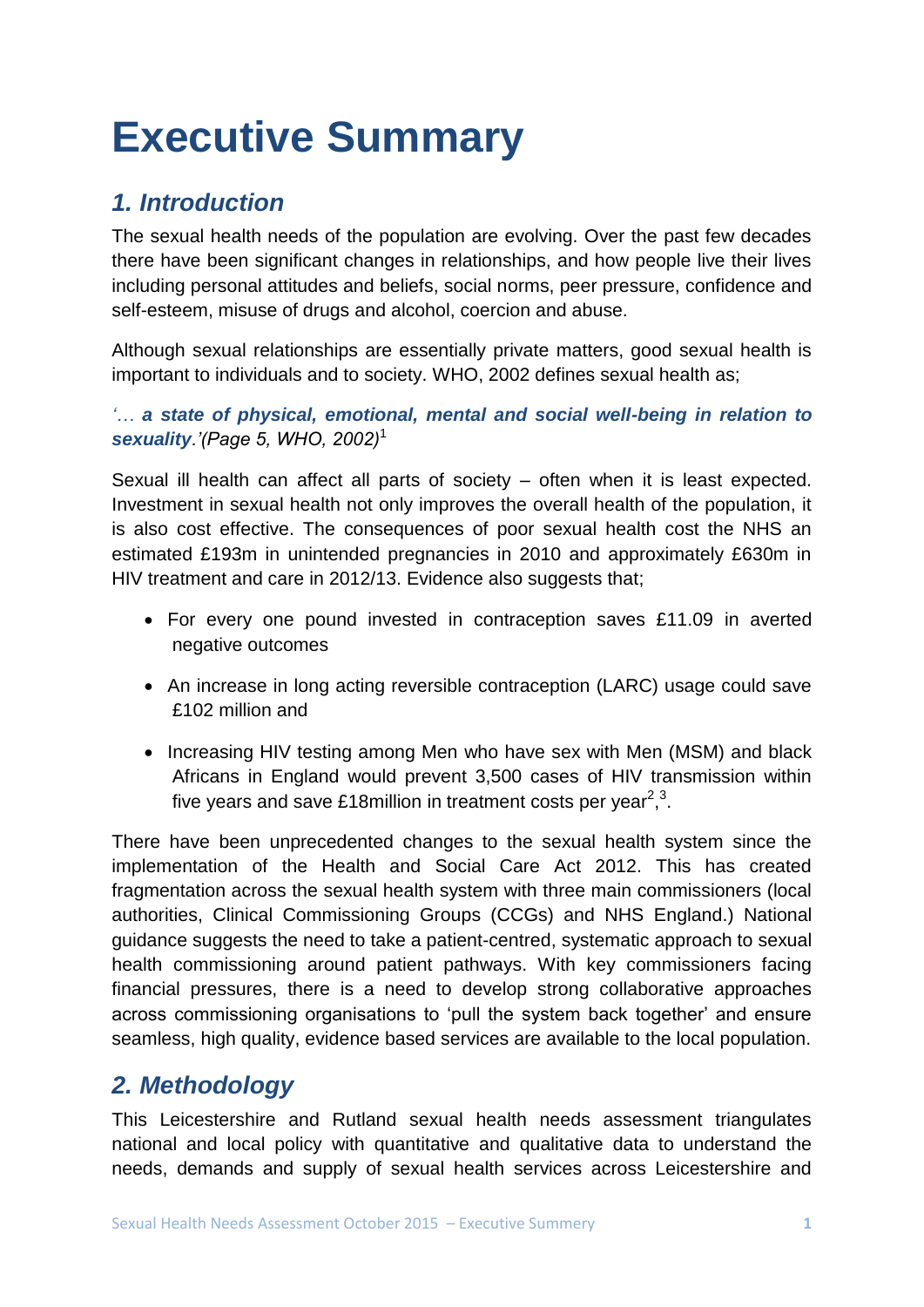Rutland. The needs assessment has been split into chapters to ease navigation through the document. These are

- Demography
- High risk groups
- Sexually transmitted infections (STIs)
- $\bullet$  HIV
- Sexual and reproductive health
- Sexual violence
- Engagement
- Conclusion
- Recommendations

The results will be used to inform the future direction for sexual health commissioning across Leicestershire and Rutland.

# *3. Demography of Leicestershire and Rutland*

- Leicestershire and Rutland (LCR) have older populations than the England average. They are expected to increase 9.5% and 6.8% by 2028 respectively, with greatest increases seen in people aged over 75years and internal migrants.<sup>4</sup>
- The main ethnic group across LCR is White with 91% in Leicestershire and 97% in Rutland.<sup>5</sup>
- Nationally 1.6% of the population define themselves as gay, lesbian or bisexual, this equates to over 10,000 people in Leicestershire and 600 in Rutland. Men are twice as likely as women to declare themselves gay or bisexual.<sup>6</sup>
- Overall Leicestershire and Rutland are very affluent counties with over half of the population living in both Oadby and Wigston borough and Rutland living in the least deprived 20% of areas in the country. However there are still pockets of severe deprivation, in particular areas of Charnwood and North West Leicestershire.<sup>7</sup>

#### **Implications for sexual health services**

 Evidence shows that sexual health needs are greatest in young adults and often reduce with age. LCR has an aging population, meaning there may be less need for contraception than the England average. However there have been significant increases in numbers of over 45's presenting with STIs across LCR (59% increase between 2010-2014<sup>8</sup>). With the advances in treatment, HIV has become more of a long term condition with many people living with HIV into older age. Therefore the sexual health needs across the life course must be considered including those of the older population which may entail increased demand in psychosexual, HIV treatment and HIV social care services. Services also need to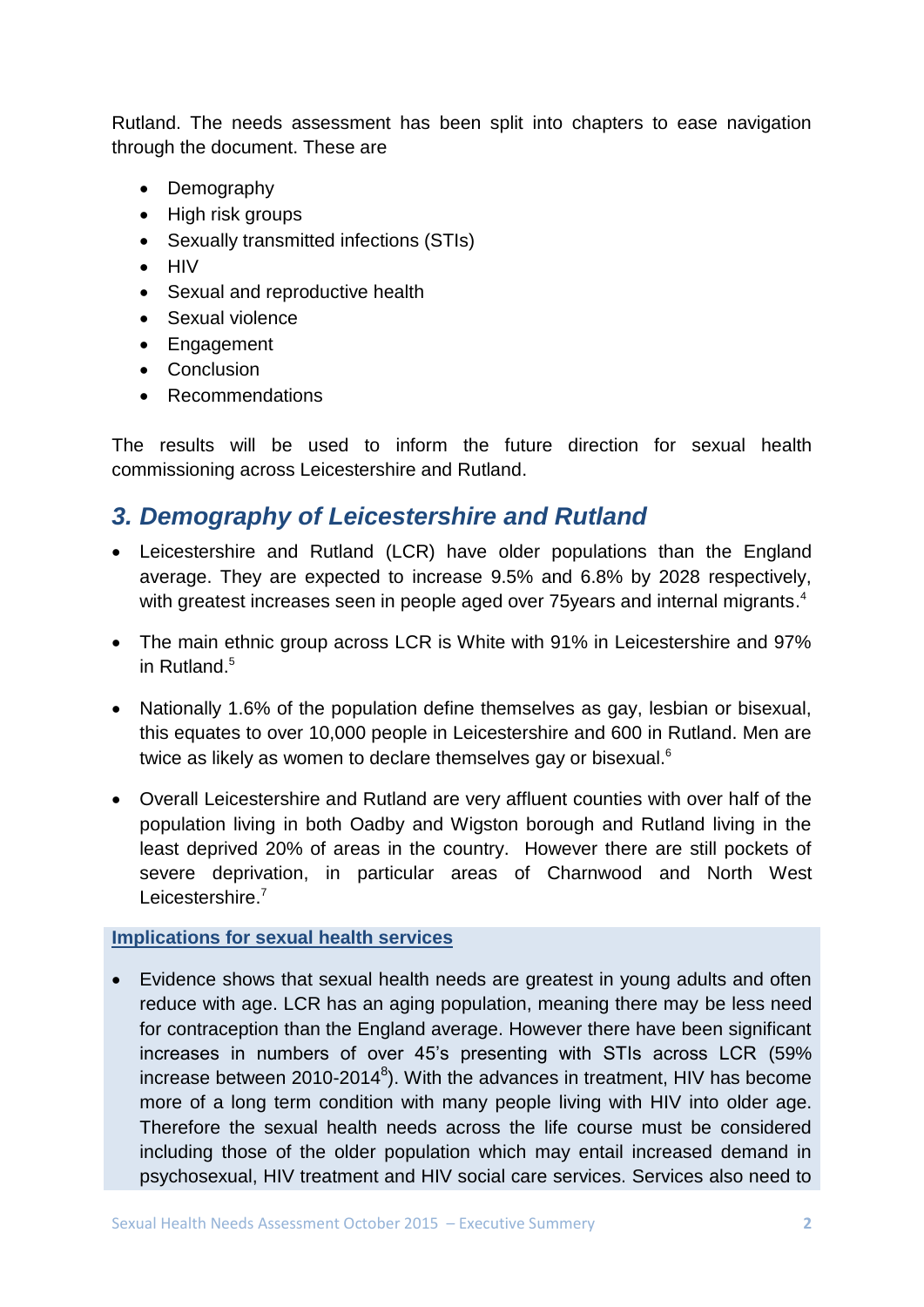be equitable to meet the needs of different vulnerable groups. For example evidence shows that black ethnic minority (BME) groups and men who have sex with men (MSM) are at higher risk of STIs and HIV. Although proportions of these populations are not high across LCR, they are groups with high levels of sexual health service need, meaning that culturally appropriate, targeted services are required.

 There is a social gradient indicating that those living in the most deprived areas of LCR experience the poorest health (including sexual health) outcomes and are at greater risk of teenage pregnancy. Hence service location need to take into account deprivation and groups of high risk of poor sexual health. This includes support for teenage parents who are at significantly higher risk of not being in education, employment and training.

## *4. Groups at high risk of poor sexual health*

- Leicestershire and Rutland have lower estimated prevalence of opiate and/or crack cocaine users aged 15-64, alcohol hospital admission rates and deaths due to alcohol specific conditions than the England average.
- As of September 2015 there are sex workers operating in 6 sauna/parlours and at least 5 flats known to Police services in Leicestershire. Street work has also been indicated in Loughborough. Sex workers are at greater risk of sexual violence and poor sexual health and outcomes. Evidence suggest that men paying for sex are the bridging population for STIs, hence further work is needed to ensure that sex workers and men who pay for sex have access to condoms and regular STI screening.
- At least one in four people will experience a mental health problem at some point in their life. In 2013/14 0.7% of the LCR population is diagnosed with a mental health condition. This is significantly lower percentage than the England average  $(0.9\%)$ . Poor mental health can be both a cause and effect of poor sexual health in particular the impact of stigma and discrimination, and mental health support following sexual violence or termination of pregnancy.
- In 2012, an estimated 11.6% of 16-64 year olds in Leicestershire and 12.0% of 16-64 year olds in Rutland had a moderate to severe physical disability. Both areas have a higher prevalence than the nationally  $(11.1\%)$ .<sup>10</sup> National data suggests that people with physical disabilities are more likely to experience forced vaginal and anal intercourse, report greater than 10 sexual partners over a lifetime and identify themselves as other than heterosexual than people without disabilities.<sup>11</sup> These activities contribute to people with disabilities experiencing increased rates of STIs, unintended pregnancies, and sexual violence than those without disabilities $12$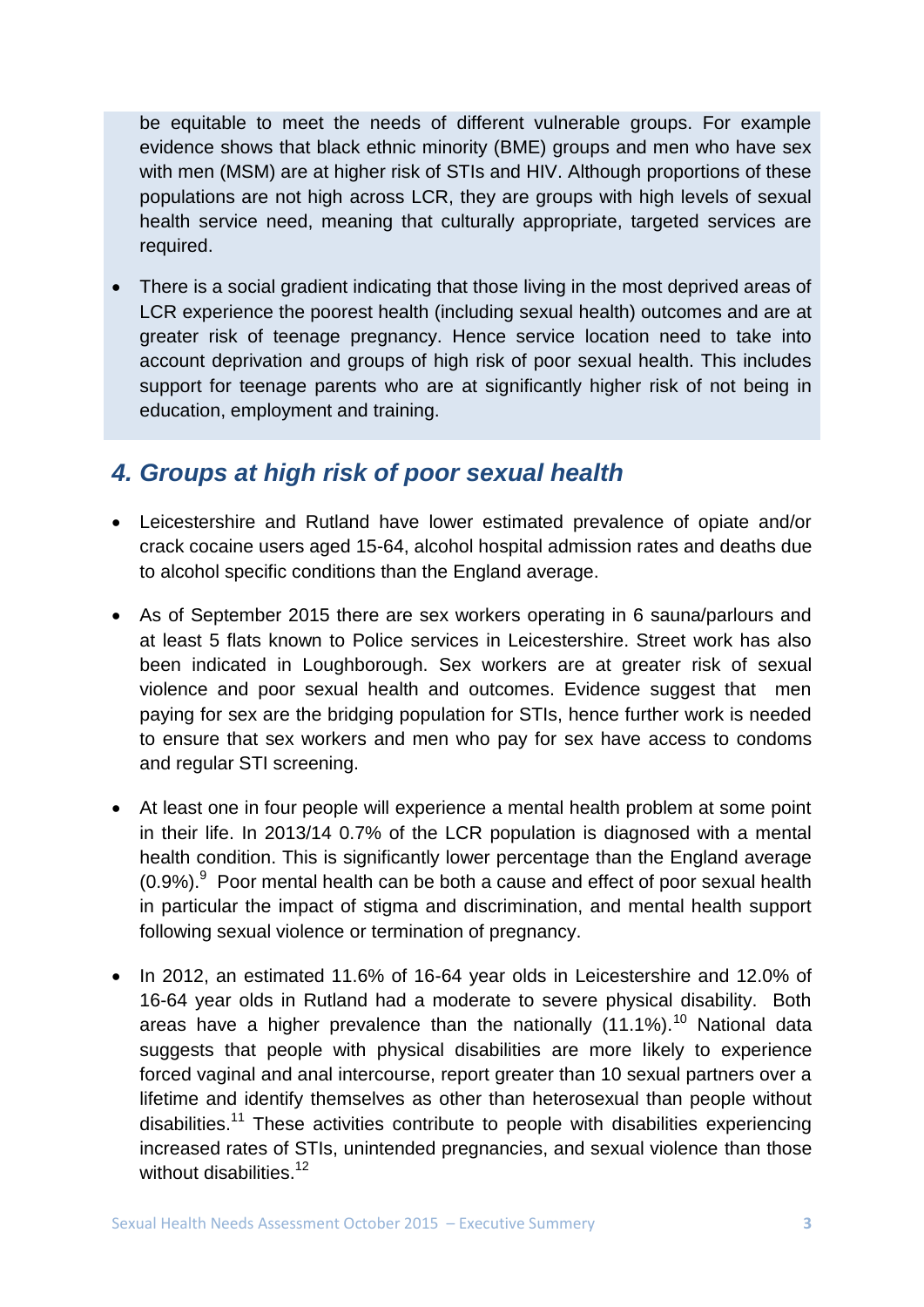- $\bullet$  In 2013/14 0.4% (2,140) of the Leicestershire and 0.4% (122) of the Rutland population aged 18 years and above were registered with a learning disability.<sup>9</sup>
- In 2013/14, 430 households in Leicestershire and 27 in Rutland were categorised as statutory homeless. Both counties have significantly lower than the national rates of homelessness acceptances.<sup>13</sup> Homeless people are at increased risk of STIs and unwanted pregnancies and can come under pressure to exchange sex for food, shelter, drugs and money.
- The 2013/14 rate of looked after children rate in Leicestershire 33.8 per 10,000 was significantly better than then national average 59.8 per 10,000 population. Rutland's rate was 45.1 per 10,000 was similar to the national average.<sup>13</sup> Young people who are looked after are recognised as being vulnerable to risk taking behaviour<sup>14</sup> including early and unprotected sexual activity, self-harming, misusing illegal and/or volatile substances and alcohol. This makes this group particularly at risk of teenage pregnancy.

#### **Implications for sexual health services**

 There are a number of vulnerable groups (including those that misuse substances, sex workers, homeless, those with mental health, learning or physical disabilities, children with child protection plans or that are looked after and homeless) that are more likely to participate in risk taking sexual behaviour and consequently have poorer sexual health outcomes than the general population. Each group has diverse requirements and therefore sexual health services should regularly complete an equalities impact assessment to review how they are meeting the diverse needs of these populations. Interventions may include targeted services (for example to MSM) or tailored information (for people with learning disabilities or English as a second language). Pathways between services that address risk taking behaviours (sexual health, mental health and substance misuse) should also be further developed across service providers to address the root cause of risk taking behaviours.

# *5. Sexually Transmitted Infections (STIs)*

- In 2014, there were 3,667 new STIs diagnosed in residents of Leicestershire (49% male and 51% female), a rate of 554.3 per 100,000 residents. In residents of Rutland, there were 193 new STIs diagnosed (62% male and 38% female), a rate of 515.9 per 100,000 residents. These rates were significantly better than the national rate of 796.1 per 100,000 population.<sup>15</sup>
- Across LCR the highest rate of STI diagnoses were in the 20-24 age band., followed by 15-19 age band in Leicestershire (and England), and 25-34 year age band for Rutland.<sup>15</sup>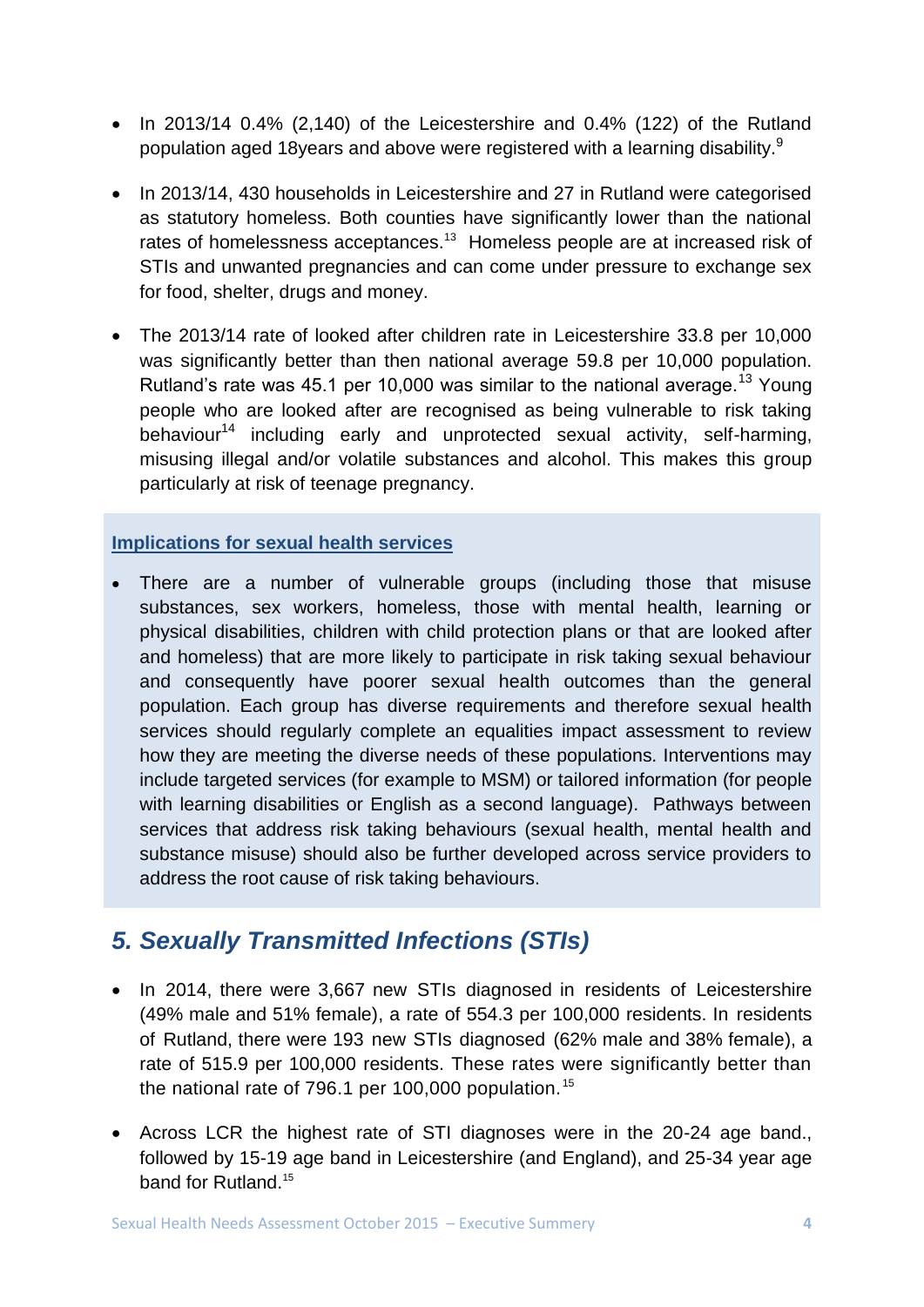- All districts in Leicestershire and Rutland have a STI new diagnosis (excluding chlamydia under 25years and prisons) rate significantly better than the national average. Charnwood has the highest rate of new STIs and Melton, the lowest.<sup>16</sup>
- Chlamydia, followed by genital warts, were the most prevalent STIs in 2014. From 2012 the rate of genital warts in Rutland was higher (although not significantly) than the national average.<sup>16</sup>
- High rates of gonorrhoea and syphilis in a population reflects high levels of risky sexual behaviour. The rate of gonorrhoea diagnoses in Leicestershire is lower than the national average. However there has been a year on year increase in the rate of gonorrhoea diagnoses over time. It is hypothesised that this increase is due to more sensitive tests and additional screening of extra-genital sites in MSM.
- Syphilis has the lowest rate of new STIs both nationally and locally. In Leicestershire, increases were seen between 2009 and 2012, but the latest data for 2014, shows the local rate has declined to lowest rate since recording began. The rate in Rutland fluctuates due to small numbers.<sup>16</sup>
- The rate of genital herpes nationally and in Leicestershire has increased year on year since 2009, although Leicestershire and Rutland rates have remained continuously lower than the national rate. Rutland rates fluctuate due to small numbers involved.<sup>16</sup>
- Re-infection with a new STI within 12 months is a marker of persistent risky behaviour. This measure varies cross districts. It was higher than the national average for women in Oadby & Wigston (7.8%) and for men in Blaby, Charnwood and Oadby & Wigston (10.6%) in 2014. Men were more likely than women to be re-infected with gonorrhoea. Harborough district had the highest percentage of reinfection for men with gonorrhoea at 16.7%, which is twice the national average.<sup>17</sup>
- Nationally, young people aged 15-24 years, MSM and black Caribbean ethnic groups have been shown to have higher rates of new STIs.
- There has been an increase in the proportion of new STIs among MSM from 8.6% (n=108) in 2010 to 10.9% (n=180) in 2013 for Leicestershire and 5.5% (n=6) to 7.6% (n=8) in Rutland over the same time period. Chlamydia and gonorrhoea and syphilis diagnosis is higher in MSM as compared to heterosexual men, where chlamydia and genital warts was the most dominant.<sup>17</sup>
- The majority of STI diagnosis across LCR is found in the White population. The Black ethnic group is overrepresented in terms of STI diagnoses while the Asian groups are underrepresented.17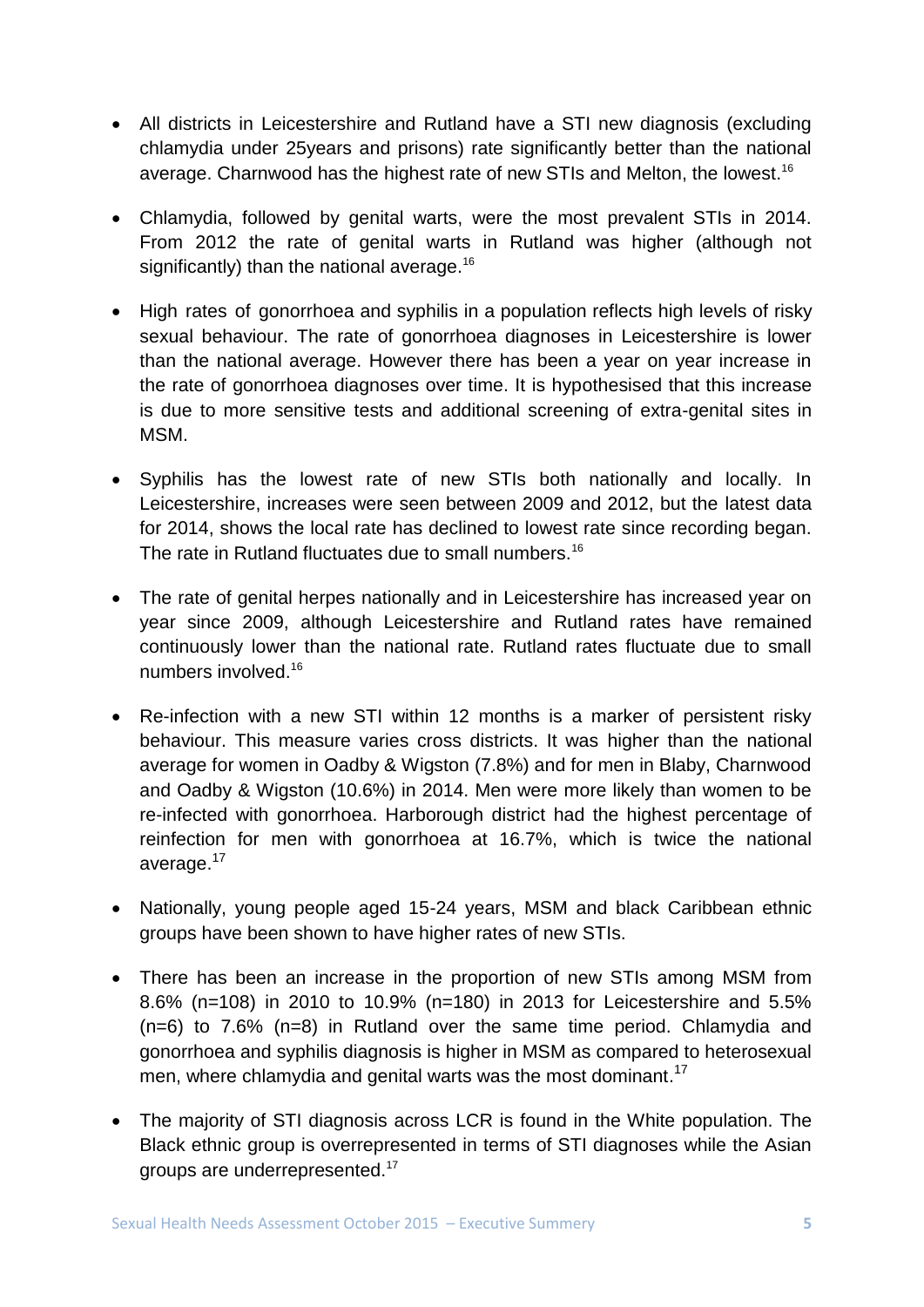#### **Chlamydia screening**

- In 2014 Leicestershire and Rutland screened a significantly worse percentage of 15-24 year olds for chlamydia (22.1% and 18.9% respectively) than the national average (23.9%). The chlamydia diagnosis rate for 15-24 year olds in Leicestershire was 1,616 per 100,000 population and 1,390 per 100,000 for Rutland which are both significantly lower than the national average of 1,978 per 100,000 population. In terms of percentage positivity both Leicestershire and Rutland had lower positivity than the national percentage of 8.3% at 7.3% and 7.8% respectively.<sup>16</sup>
- Nationally and across LCR males age 20-24 years have the highest percentage of tests with a positive result, followed by females aged 15-19 years. Chlamydia detection rates are higher in females than males aged 15-24 years. This distinction is particularly marked in Rutland where the rate for males is 888 per 100,000 aged 15-24 years, whereas the female rate is 2,054 per 100,000 females aged 15-24 years. Interestingly positivity rates from the Integrated Sexual Health Service (ISHS) are higher in males than females across LCR.<sup>13</sup>
- In Leicestershire, the highest percentage of 15-24 year olds tested for chlamydia were in GPs, followed by GUM clinics and then other locations. In Rutland highest percentage of tests occurred in other locations, GPs and GUM.<sup>8</sup>
- In Leicestershire in 2014, the highest percentage positivity was found in GUM clinics (9.6%) followed community sexual health services (9.4%). In Rutland, community sexual health services has the highest percentage positivity (17.0%) followed by GUM clinics (11.3%). It must be noted that these high positivity percentages are likely to fluctuate due to smaller numbers involved.<sup>8</sup>

#### **GUM access overall**

- In 2014, there were 14,702 first time attendees from Leicestershire attending any sexual health clinic in England, of these 44% were male. This is an increase in first time attendees from 14,122 in 2013. For Rutland residents, there were 684 first time attendees in 2014 and 63% of these attendees were male. $8$
- In 2014, the age group most frequently attending for a sexual health screen was 20-24 age band for Leicestershire and 25-34 for Rutland. This could indicate problems of access for younger people or reflect the population profile.<sup>8</sup>
- 14% of attendees were homosexual/bisexual males and less than 1 % of women were homosexual or bisexual.<sup>8</sup>
- There was an increase in Leicestershire women and decrease in men attending for a sexual health screen in 2014. This could be a consequence of the new ISHS model. For Rutland the opposite pattern was seen.<sup>8</sup>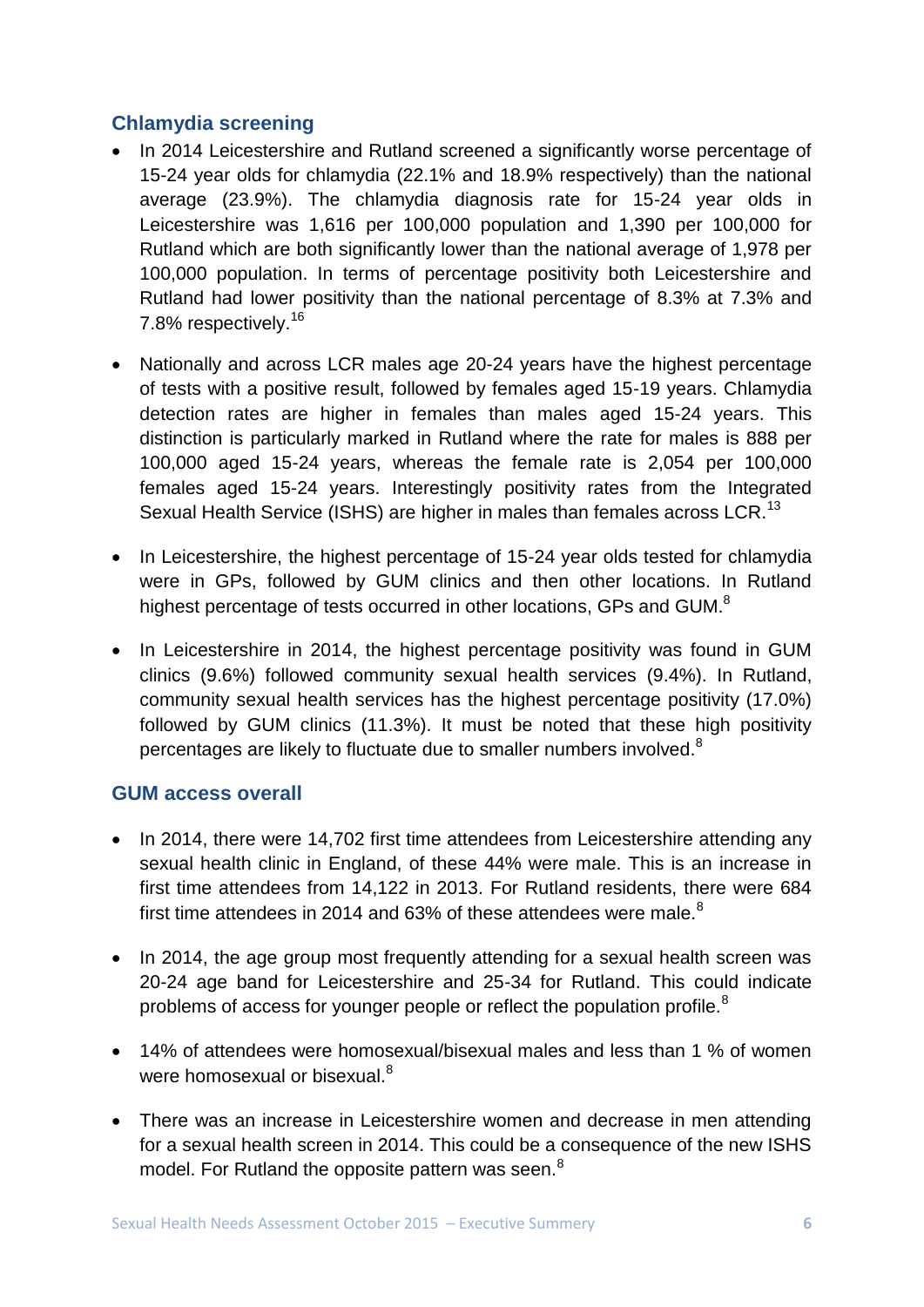#### **Leicester, Leicestershire and Rutland (LLR) integrated sexual health service (ISHS)**

- The new LLR integrated sexual health service model commenced from 1 January 2014 with two new hub site locations (St Peter's and Loughborough) and five additional spokes (4 in Leicestershire and 1 in Rutland). Hub opening hours have increased to 9am-8pm Monday to Friday and Saturday mornings, (spoke sites are sessional). The change of clinic sites and establishment of the new service may have impacted on activity levels in 2014 as the new service established new locations. However there was an overall increase in attendances for GUM purposes to LLR sexual health sites by 800 patients for Leicestershire and 44 for Rutland.
- In 2014 there were 18,496 attendances to the LLR ISHS by Leicestershire and 354 by Rutland residents for both GUM and contraceptive services. 83% of the patients attending the Leicestershire clinics were residents of Leicestershire, 1.9% were residents in Rutland and 7% lived in Leicester City. 31% of St Peter's (Leicester City hub) attendees were residents in the County. The new service has doubled the number of attendances by Leicestershire residents to the county sites and decreased the percentage use of GUM clinics outside of LLR by 1% in Leicestershire and by 10% in Rutland between 2013 and 2014.In Rutland in 2014, Loughborough Health Centre had the highest counts of patients attending a GUM, followed by Edith Cavell in Peterborough.<sup>18</sup>
- The highest user age band was in the 15-24 age group. The majority of attendances were female; 65% for Leicestershire and 73% for Rutland. This is likely to be reflective of attendances for contraceptive services. <sup>18</sup>
- The majority of attendees were of white ethnicity which is reflective of the local population.
- The percentage of male attendees identifying as homosexual or bisexual was 14.2% for Leicestershire and 13.8% for Rutland.<sup>18</sup>
- In Leicestershire approximately half of the population live less than a 10 minute drive from an ISHS site and 6.5% have more than a 20 minute drive. The variation across Leicestershire is wide. 27% of the Harborough population have a drive of 20-30 minutes. Melton is the only district with 7.1% of the population needing to drive more than 30 minutes to an ISHS site. In Rutland 40% of the population live less than a 10 minute drive from an ISHS site and 19% have a drive of 20-30 minutes. However the Rutland clinic site is sessional and has limited capacity.<sup>19</sup>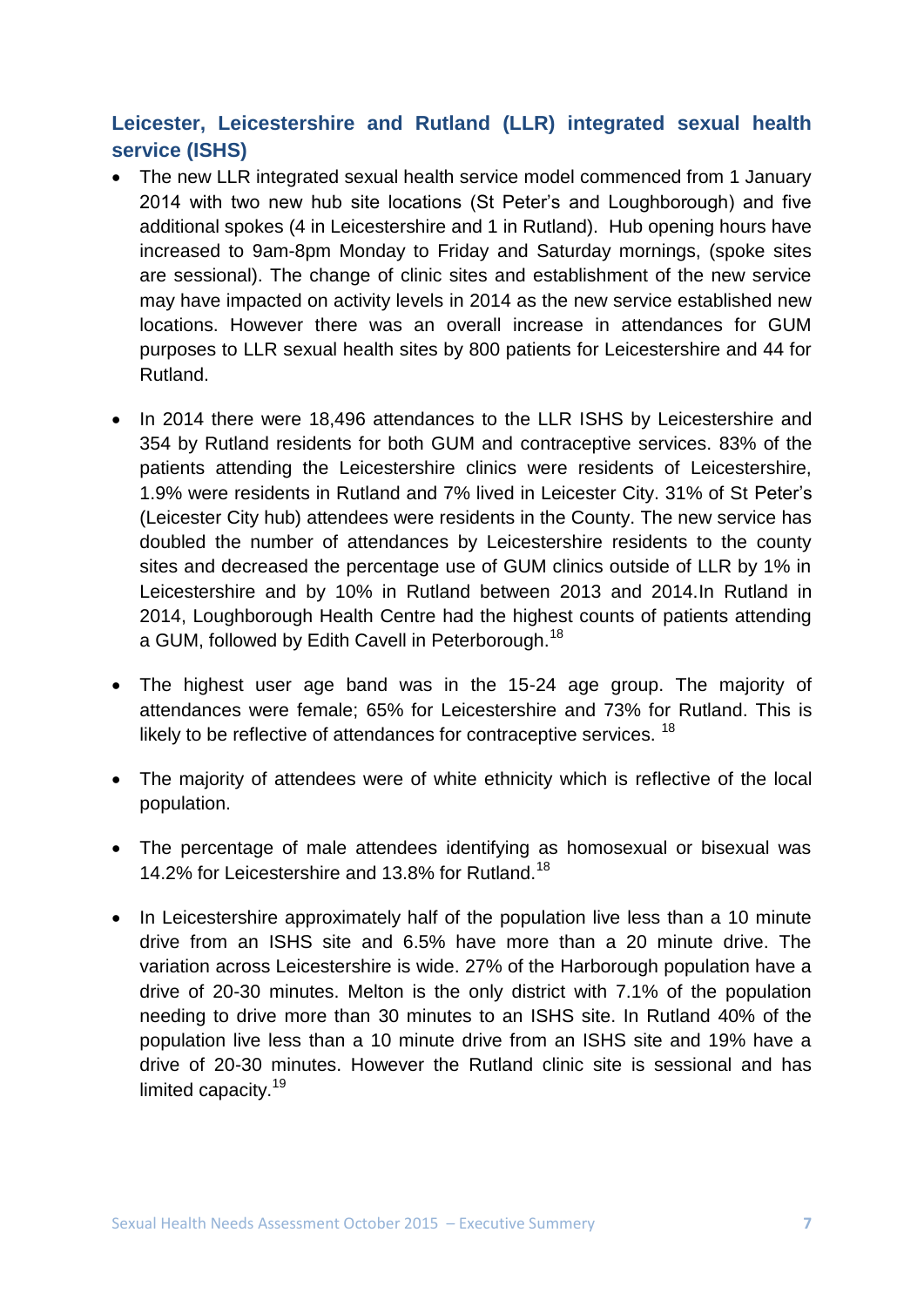#### **Implications for sexual health**

- Overall LCR experiences lower than rates of STI diagnosis than the England average. Chlamydia is the most common STI across LCR, followed by genital warts. Although lower than the national rates, there has been year on year increases in gonorrhoea and genital herpes across Leicestershire. This may be due to increased access to STI testing or increases in STI prevalence across LCR.
- Oadby & Wigston, Blaby, Charnwood have been identified as areas of higher STI reinfection within 12 months and Harborough reinfection percentage for men with gonorrhoea specifically was twice the national average. Therefore additional priority to STI prevention and contract tracing may be beneficial in these districts, in particular with men.
- Young people aged 15-24 years, MSM and black Caribbean ethnic groups have been shown to have higher rates of new STIs across LCR, which is aligned with the national picture. Increases in have been seen in the proportion of STIs diagnosed in MSM across LCR. This may be due to increased uptake of STI screening or higher STI prevalence. Either way targeted work must be maintained with MSM due to the high level of sexual health need.
- LCR does not perform well against the national average for Chlamydia screening in 15-24 year olds. This has been particularly apparent since changes have occurred in the national data collection from 2012. However comparator local authorities perform similarly to LCR, which may indicate that the overall prevalence of chlamydia is lower than the national average. Either way chlamydia screening is a useful tool in normalising STI screening with young adults, therefore opportunistic screening should be increased in core sexual health services.
- Increases in GUM attendance by Leicestershire and Rutland residents has been seen locally and overall (including out of area contacts). This may reflect increased access due to the new LLR ISHS, increased awareness of STI screening, but also reflects the increased STI need across LCR. Slightly older populations (25-29year olds) are most frequently accessing the ISHS from Rutland as compared to Leicestershire (20-24year olds) which may reflect reduced access or the demography of the population. In 2014 there was an increase in women and decrease in men accessing sexual health services locally. The opposite was seen in Rutland, where reductions in women's access were seen. This may be due to changes in the ISHS service model. Therefore further work is needed to increase sexual health access to high risk groups (including MSM), female and younger populations in Rutland and male populations in Leicestershire.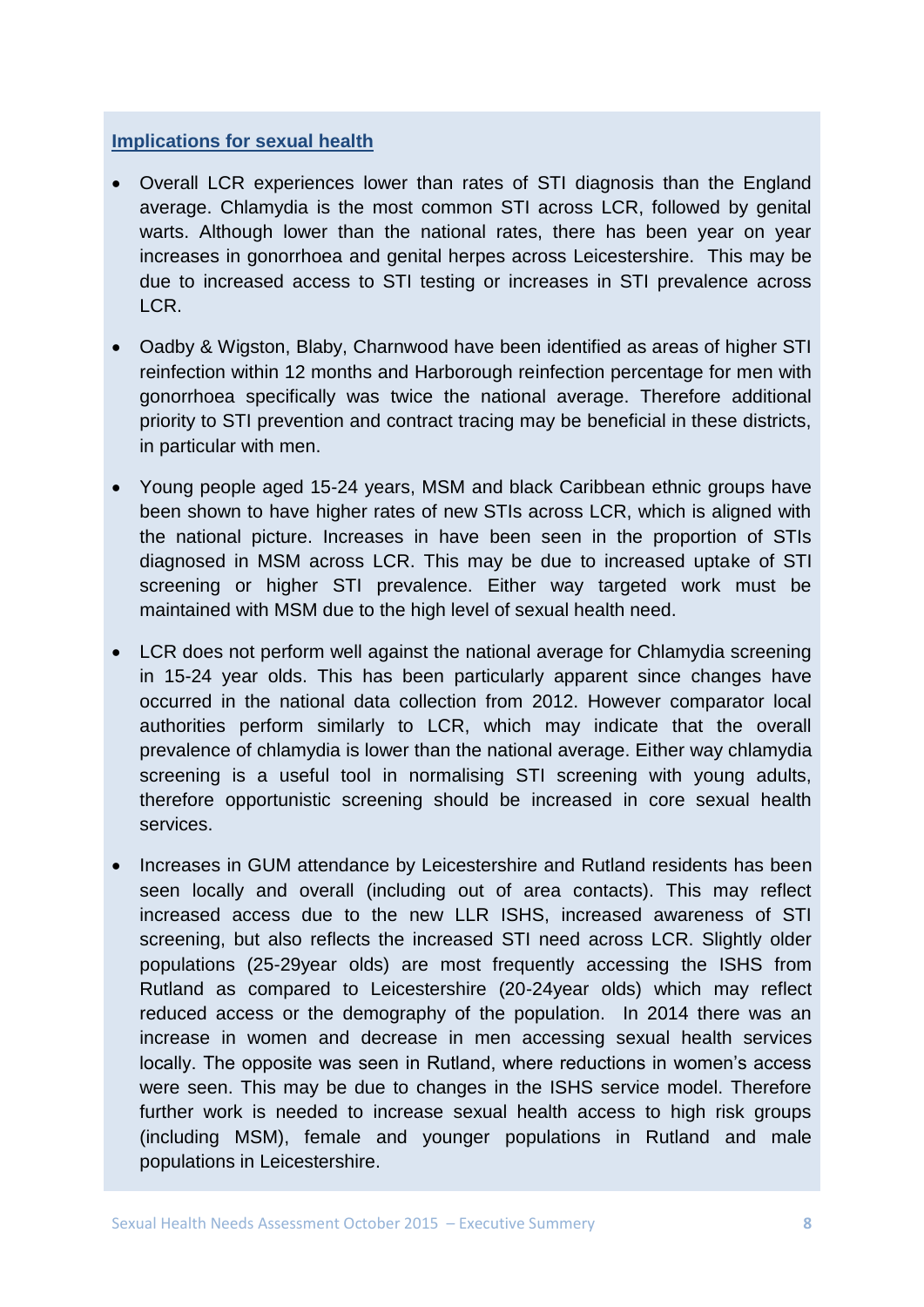Rural access is a particular difficulty for areas of LCR due to limited access to some hub and spoke sites via public transport. The use of clinics outside of LLR by Leicestershire and particularly by Rutland residents reflects access issues as some residents may choose to go to other open access sexual health services perhaps closer to workplaces and colleges. The new ISHS has reduced out of area GUM access by 1% in Leicestershire and 10% in Rutland between 2013 and 2014. Increasing accessibility to local services and providing alternative local sexual health service provision such as general practice and pharmacy may continue to reduce use of out of area services.

# **6. Human Immunodeficiency Virus (HIV)**

- In 2013 the HIV diagnosis prevalence in was 0.71 and 0.73 per 1,000 population aged 15-59 years for Leicestershire and Rutland respectively. This is significantly lower than England average of 2.1 per 1,000 population aged 15-59 years. All districts have significantly lower HIV diagnosis rates than nationally, with the highest diagnosis rate in Oadby & Wigston and lowest in Melton. The highest numbers of people living with HIV are in Charnwood district followed by Blaby.<sup>16</sup>
- HIV prevalence rates across LCR have increased over time. This is largely due to increased life expectancy as treatment has improved to make HIV a long term condition.
- In 2013 there were 305 adults received HIV related care in Leicestershire, 216 male and 89 female. 64% were white and 25% black African ethnicity. <sup>20</sup> The likely route of infection was 43% sex between men and 50% sex between men and women. There were 16 new diagnoses, an increase on 2012 and the majority had acquired via sex between men.<sup>20</sup>
- In 2013 there were 15 adults received HIV related care in Rutland, 66% male and 33% female. 53% were white and 40% black African ethnicity. The likely route of infection was approximately 53% sex between men and 47% sex between men and women. There were no new diagnoses in 2013.<sup>20</sup>
- In 2011-13 49% of HIV patients in Leicestershire were diagnosed at a later stage of infection, this is higher than the England overall percentage of 45%. In Rutland 67% of HIV patients were diagnosed at a late stage, most of these being heterosexual.<sup>13</sup>
- The uptake of HIV testing at GUM clinics was higher for Leicestershire (88.5%) and similar for Rutland (79.4%) than in England (80%). Uptake by men in Rutland was lower than the England average.<sup>16</sup>
- Community based testing is available for some groups in Leicestershire and Rutland. Home testing and home sampling HIV tests are now legally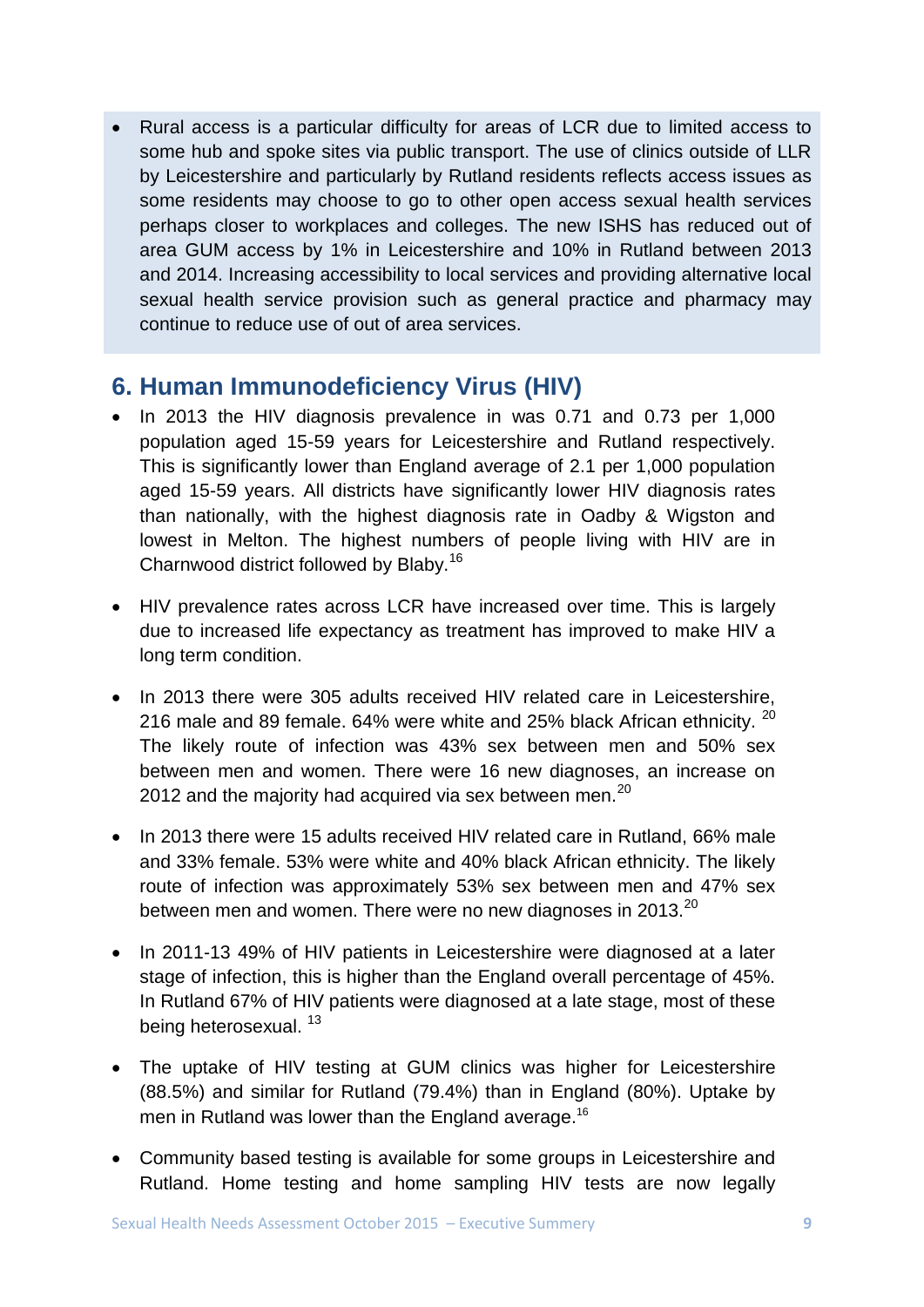available and a home sampling pilot targeting MSM and black African communities is due to commence across LCR in late 2015.

#### **Implications for sexual health**

- There is significantly lower HIV diagnosis rates across LCR compared to the national rate. However HIV prevalence overall is increasing locally and nationally largely due to increased life expectancy as treatment has improved to make HIV a long term condition. There are implications for health and social care providers as the HIV positive group increases in number and becomes an aging population with changing health needs.
- Early HIV diagnosis is important to improve health outcomes for the individual, reduce risk of onward transmission and lower treatment and care costs. Leicestershire and Rutland both have higher late HIV diagnosis rates than the England average. This is particularly apparent in heterosexual transmission. Therefore further work is needed to educate the heterosexual population about HIV and increase access and uptake of HIV testing, for example in Rutland males accessing GUM. Referral pathways between sexual health and HIV services must also be reviewed to ensure there are seamless pathways which prevent unnecessary delay between diagnosis and treatment Commissioning of alternative HIV testing methods such as home testing and home sampling are important options to consider for increasing HIV testing to high risk groups including MSM and black African communities. The implications of the PROUD study on pre-exposure prophylaxis should also be considered to reduce HIV transmission to specific high risk groups.

# **7. Sexual Reproductive Health**

#### **Contraception**

- It is estimated that on average, women have a 30 year time period in which they will need to avert an unintended pregnancy.
- Contraception is cost saving, with £11 saving for every £1 spent. NICE quidance identifies that LARC methods such as contraceptive injections, implants, the intrauterine system (IUS) or intrauterine device (IUD) are more effective at preventing pregnancy than user dependent methods( e.g. oral contraception, condom).
- Contraception is available from specialist open access sexual health services and from general practice. It is estimated that 80% of contraception is delivered through general practice (GP).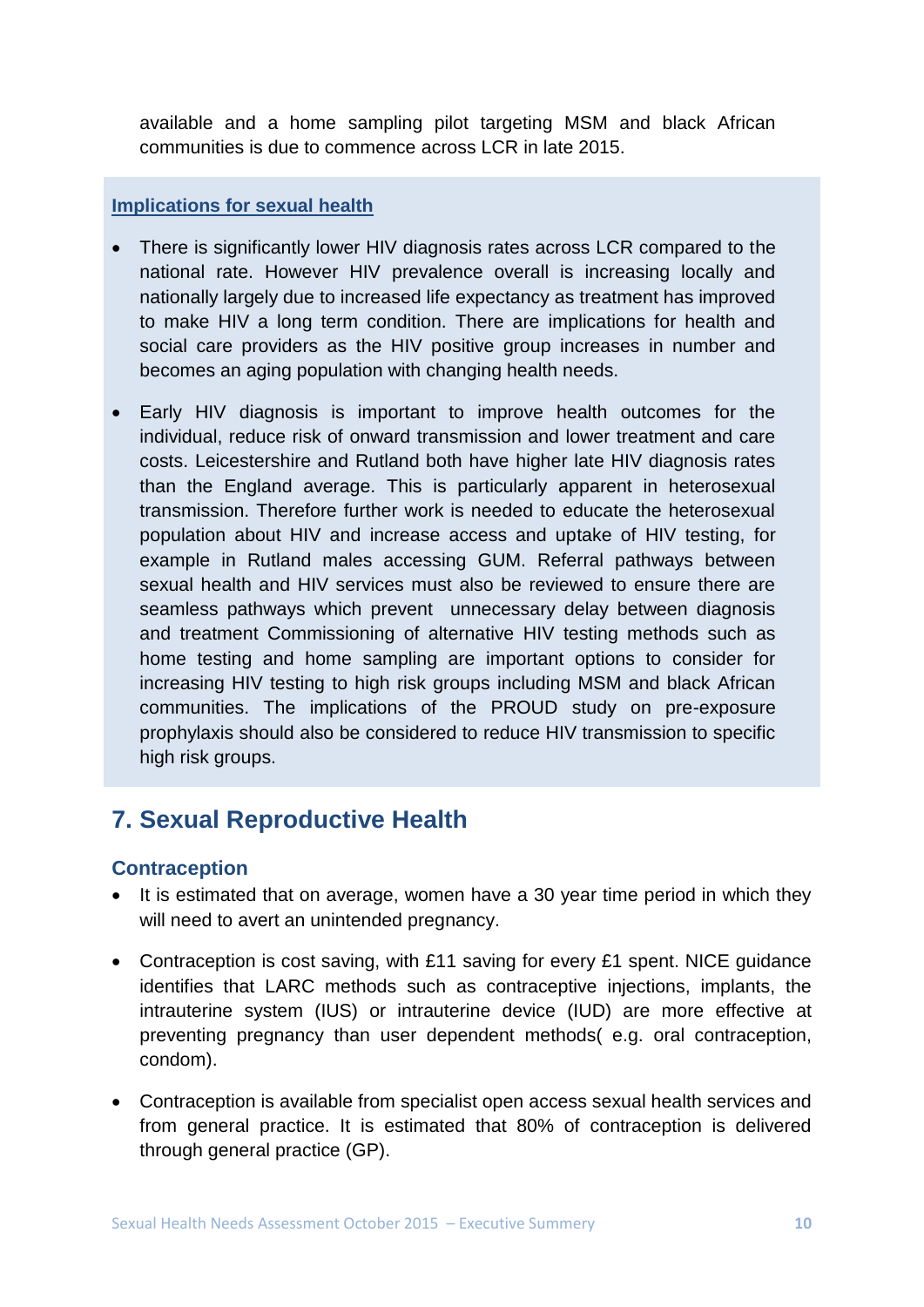- In 2013, 5164 Leicestershire and 193 Rutland residents attended specialist sexual health services for contraception.<sup>17</sup>
- In specialist contraceptive services across LCR, user dependent methods of contraception (UDM) were most frequently prescribed for all ages except for the 35-44 year age group, who were most frequently prescribed LARC methods. . In 2013, similar or lower proportions of LARC were prescribed overall compared to the England average in all age groups except for the 35 year plus age group in Leicestershire and the 18-19 and 25-34 year age groups in Rutland.<sup>17</sup>
- For Leicestershire residents, LARC represents 40% of contraceptive provision from specialist sexual health services and 16% from general practice. For Rutland residents, LARC represents 46% of contraceptive provision from specialist sexual health services and 15% from general practice.<sup>17</sup>
- LCR has a higher rate of LARC prescribing from primary care compared to the national average. The rates in 2013 were 61.5 per 1,000 women aged 15-44 years for Leicestershire, 76.1 for Rutland and 52.7 for England. There has been a small increase in the proportion of LARC delivered across LCR in primary care between 2013 and 2014. 16
- 79 practices provide contraceptive implant fitting and activity levels vary across practices. 3 practices provided more than 75 implant fits in 2014/15. Activity across LCR in 2014/15 was 2491 implant insertions and 1903 implant removals.
- 78 practices provide inter uterine devices/ systems (IUD/S) fitting and activity levels vary across practices. 4 practices provided more than 100 IUD/S fits in 2014/15. 2472 IUD/S fits were completed in GP across LCR in 2014/15.
- Retention of LARC methods is an important factor. LARC methods are cost effective even at one year's use compared to user dependent methods such as the contraceptive pill. Retention rates are difficult to calculate as women may attend different services for fits and for removal.
- The IUS is also used for non-contraceptive purposes e.g. control of heavy menstrual bleeding. This is the commissioning responsibility of Clinical Commissioning Groups. The number of fits for this purpose is difficult to determine from available data sources.
- Approximately 60% of practitioners delivering LARC services currently hold national FRSH Letters of Competence. Ongoing training is required to maintain competencies of practitioners to provide IUD/S and SDI in primary care..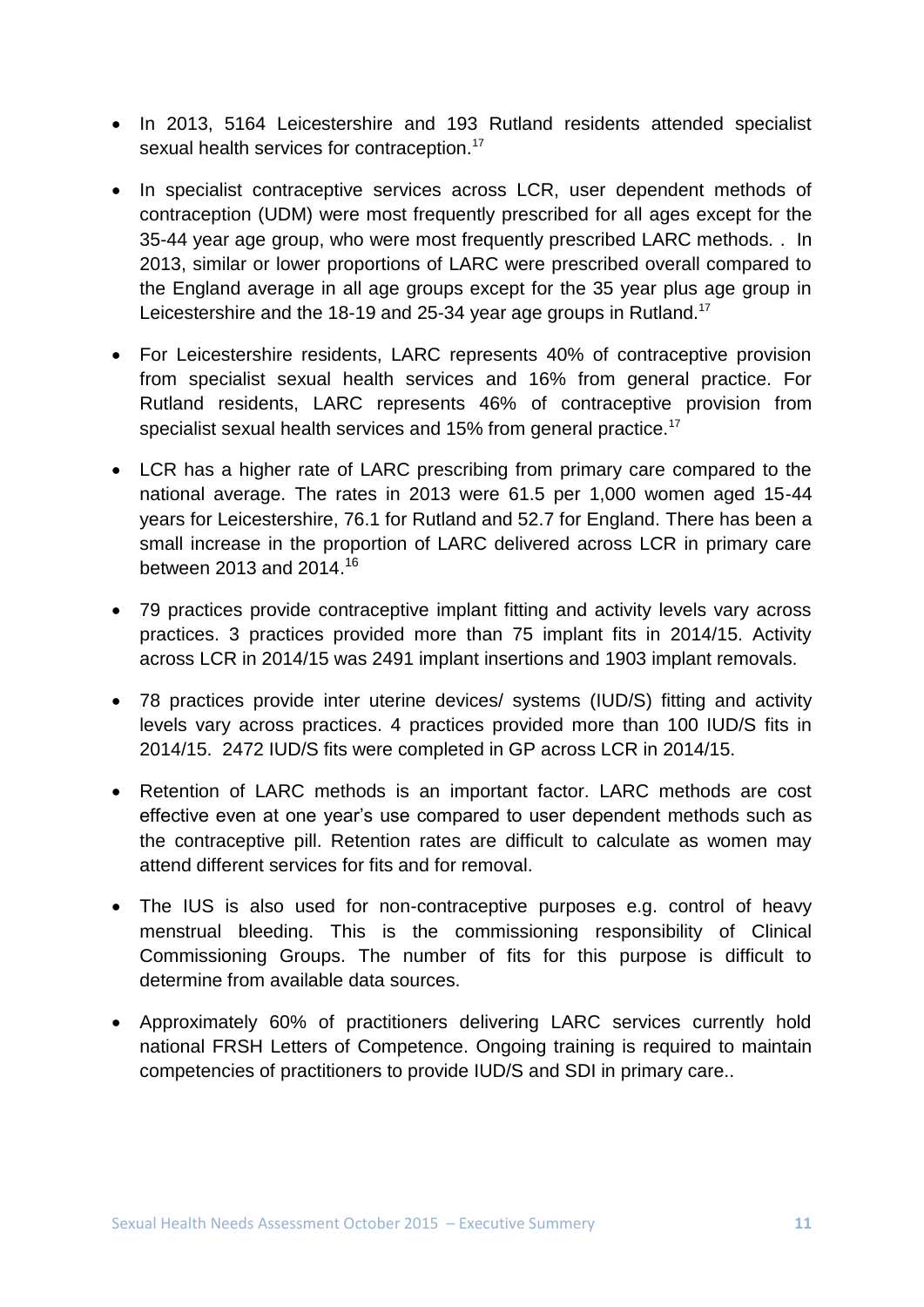#### **Emergency Contraception**

- It is important to access emergency contraception (EC) as early as possible after unprotected sex or contraceptive failure so good access to local services is important.
- There are different types of EC available. There are two types of Emergency Hormonal Contraception (EHC), LNG and UPA (EHC) and also Cu IUD.
- All forms of EC are available from the ISHS and General Practice. EHC (LNG) is available from 84 pharmacies in Leicestershire, 5 pharmacies in Rutland and from some school nurse clinics.
- In 2013, 173 women in Leicestershire and Rutland accessed EC from Sexual Health Services, the 20-35 year age group were the highest users.<sup>17</sup>
- In 2014-15 there were 2573 EHC consultations in LCR Pharmacies. The highest uptake being in the Loughborough locality, reflective of the high student population. The majority of users were in the 19-24 age group. The most frequently stated reasons for accessing EHC were split condom (almost 50%) and no contraception used (40%). The number of patients referred on to sexual health services for further sexual health/contraceptive advice increased between 2013-14 and 2014-15.<sup>21</sup>

#### **Psychosexual services**

- In Leicestershire there were 101 referrals for psychosexual services in 2014 and 83 from April to September in 2015. There have been no referrals for residents of Rutland.
- The Natsal-3 sexual attitudes and lifestyles in Britain survey (2010-12) indicated 51% of men and 42% of women surveyed experienced one of more sexual difficulties lasting more than three months in the past year, including lack of interest in having sex, feeling anxious during sex, pain during sex, vaginal dryness and problems getting or keeping an erection.<sup>22</sup>

#### **Teenage Pregnancy**

- In 2013, the under 18 conception rate per 1,000 female aged 15 to 17 years was 20.9 in Leicestershire and 9.2 in Rutland, while in England the rate was 24.3. Between 1998 and 2013, Leicestershire achieved a 45.0% reduction in the under 18 conception rate and in Rutland a 45.6% reduction. Nationally the rate reduced by 47.9% throughout this time.<sup>16</sup>
- In 2013, of those females who conceived under the age of 18, the proportion of those leading to abortion in Leicestershire was 56.1%, higher than the national percentage of 51.1%. No data is available for Rutland due to small numbers.<sup>16</sup>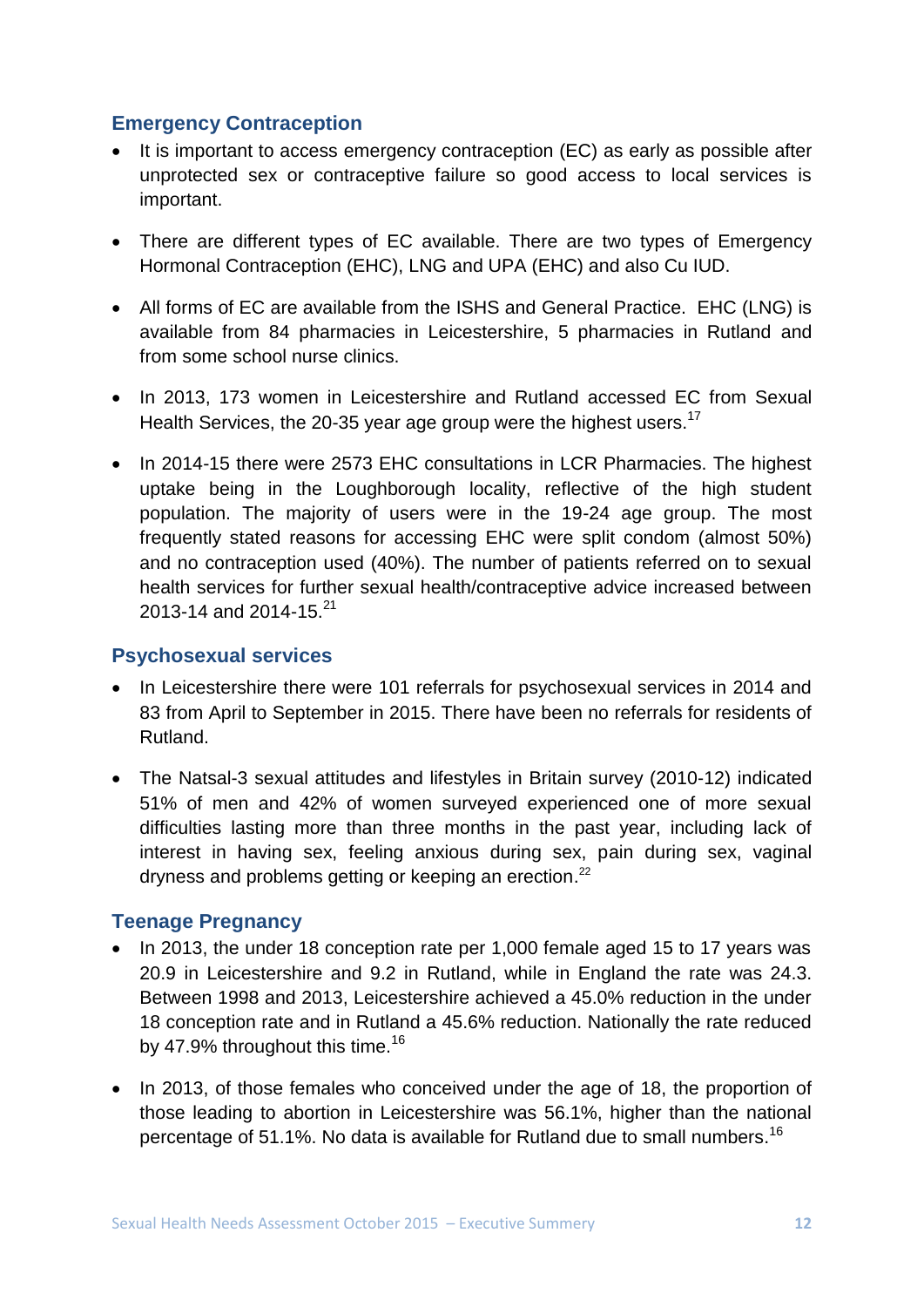- There are district variations in teenage pregnancy rates. The district level data in Leicestershire and Rutland is open to fluctuations due to the small numbers involved so three year aggregates have been used to smooth any instability. Between 2011-2013, the highest rate in Leicestershire was seen in Hinckley and Bosworth (24.8 per 1,000 population) and the lowest in Harborough (18.6 per 1,000 population). Three districts in Leicestershire saw an increase in their conception rate between 2010-12 and 2011-13. Blaby increased from 21.0 per 1,000 15-17 aged females in 2010-12 to 23.2 per 1,000 in 2011-13, while Harborough increased from 17.9 to 18.6 per 1,000 aged 15-17 females. All other districts decreased their rate over this time period. In Rutland, the rate of under 18 conceptions has remained consistently lower compared to all Leicestershire districts over time. Rutland saw an increase in their conception rate 11.7 per 1,000 15-17 aged females in 2010-12 to 12.3 per 1,000 in 2011-13. 23
- Five districts in Leicestershire have a higher percentage of abortions in under 18year olds than the national average, with only the percentage in Charnwood and Melton being lower. Since 2008-10, Rutland has witnessed a year on year decrease in the percentage leading to abortions from 50.0% in 2008-10 to 30.0% in 2011-13. 23
- In March 2015, over half (54%) of the teenage parents in Leicestershire were not in education, employment or training.<sup>24</sup>

#### **Abortion**

- Nationally an estimated one in six of pregnancies were unplanned, two in six were ambivalent and three in six were planned. This gives an annual prevalence estimate for unplanned pregnancy of 1.5%. Pregnancies in women aged 16–19 years were most commonly unplanned (45.2%) however, most greatest proportion of unplanned pregnancies were in women aged 20–34 years  $(62.4\%)$ <sup>25</sup>
- There were 1,439 abortions for Leicestershire residents and 55 for Rutland residents in  $2014^{26}$
- In 2014 the abortion rates for Leicestershire was 11.9 per 1,000 female population and 9.5 per 1,000 female population for Rutland. Both are significantly better than England average of 16.5 per 1,000 female.<sup>26</sup>
- The highest abortion rate was for the 20-24 year population. Note this is different to Leicester City where the highest abortion rate is in the 25-29 year olds.<sup>26</sup>
- In 2014, 20.9% of women in Leicestershire and 21.4% in Rutland had had a previous abortion, while in England the proportion was higher at 27.0%. This increases to 42.8% for Leicestershire and 37% for Rutland in the over 25 age group, however this is aligned with the England proportion at 45.6%. $^{26}$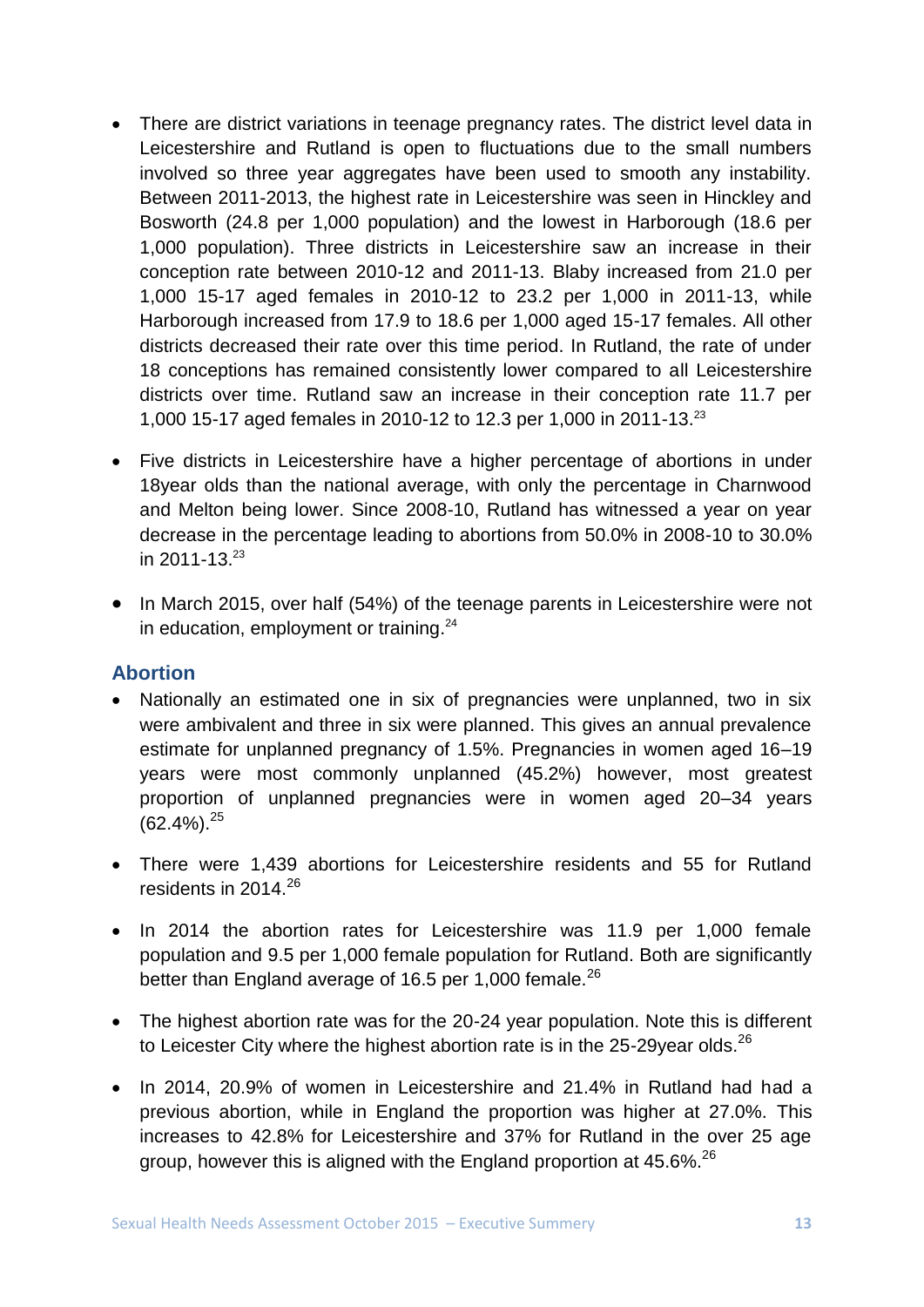- In 2014 72.6% of Leicestershire women accessing abortion were under 10 weeks gestation at time of procedure. This was an improvement from 2013 but is below the England average of 80.4%. Rutland figure was 85.2%.<sup>26</sup>
- In 2014 Leicestershire 16% of women accessed abortion procedure at 13 weeks or more gestation. This was twice the England figure of 8%. Rutland was similar to National average at 9%.<sup>26</sup>
- In 2014, 53% of abortions in Leicestershire, approximately a third in Rutland and approximately half in England were surgical procedures.<sup>26</sup>
- There are two providers of abortion services commissioned for LLR population. There is limited local availability of procedures over 12 weeks. Self-referral is not available for both providers.

#### **Implications for sexual health**

- Contraception is a cost effective intervention for the whole of society. LARC is shown to be the most cost effective method available. Across LCR LARC prescribing rates are above the national average for primary care, however contribute to a lower proportion of total contraception use. Therefore additional work is needed to maintain the level of GP provision and increase the proportion of LARC procedures completed in the ISHS, in particular in the under 35year old age group. This will include working with GPs to increase the proportion of LARC fitters accredited via the national Letter of Competence and to undertake an audit to gain a better understanding of how long LARC devices are being retained by women.
- It is important to maintain easy access to EC to allow women to access services as soon as possible after they have had unprotected sex. There is good access to EC across LCR provided by the ISHS, GP and local pharmacy. Consideration should be given to new forms of EHC such as UPA (which has a longer effective window) and ensuring women accessing EHC are referred in contraceptive services to establish a longer term contraceptive regime (in particular LARC).
- The Natsal-3 sexual attitudes and lifestyles in Britain survey (2010-12) indicated 51% of men and 42% of women surveyed experienced sexual difficulties lasting more than three months in the past year.**Error! Bookmark not defined.** Hence there is likely to be some unmet demand for psychosexual services across LCR. With an aging population, this demand is likely to increase. Therefore commissioners should consider increasing awareness of the existing service and increasing the activity levels in the future. Discussions are also needed with the local CCGs to identify services for patients with sex addiction.
- The under 18year conception rate continues to fall across LCR. However there is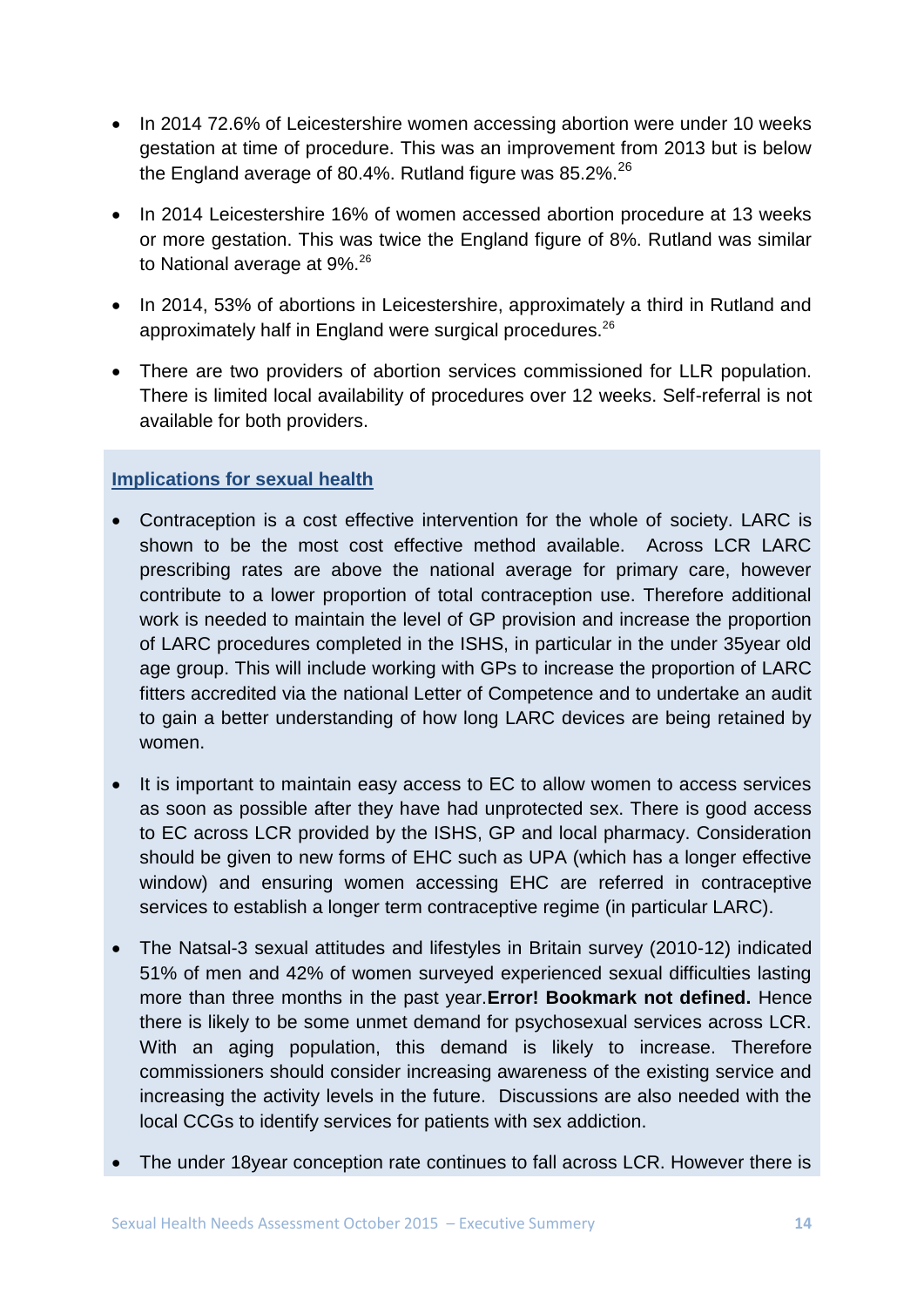variation in rates across districts. The proportion of under 18 conceptions leading to abortion is higher in Leicestershire than the England average. This suggests that there are still significant numbers of young people who continue to take risks and not use contraception despite not wanting to become pregnant. Therefore continued easy access to relationships and sex education and community based sexual health services is important to maintain and improve current progress. Training around teenage pregnancy and related issues is important to ensure a high quality children's workforce who feel competent to discuss a range of issues and support young people's access of health services.

- Over 50% of Leicestershire teenage parents are not currently accessing education, employment or training. This will impact on their lifelong opportunities, which will impact on the health and wellbeing of both themselves and their child. Therefore a co-ordinated response to the support of young parents is important to ensure a range of needs are addressed.
- Leicestershire and Rutland both have lower abortion rates than the national average. However a fifth of women had previously had an abortion and a greater proportion of women are accessing services at a stage of later gestation, which reduces their choice of procedure and increases risk of complications and healthcare costs. There is also limited local availability for procedures over 12 weeks across LCR and self-referral is only available in one provider. Therefore additional work is needed to increase access to local abortion services and ensure that all abortion patients are supported to establish a long term contraceptive plan to avoid repeat abortions.

### **8. Sexual Abuse**

- In 2013/14, there were 475 reported sexual offences in Leicestershire and 14 in Rutland. In this year, the rate of sexual offences in Leicestershire was 0.72 per 1,000 population and in Rutland the rate was 0.38 per 1,000 population. Both these rates are lower than the national rate of 1.01 per 1,000 population. Since 2011/12, the rate for sexual offences in Leicestershire has increased year on year, while the rate for Rutland has decreased year on year.<sup>13</sup>
- In Leicestershire domestic abuse is estimated to cost £66m a year in public services and economic output cost, with an estimated at a further £113.8m for emotional and personal costs.
- Every year around 7,600 incidents of domestic abuse are reported to the police in Leicestershire. In 2013/14 over 1,250 referrals were made to domestic abuse specialist support services. Of these approximately 1,100 children were in families that received support from domestic abuse services and over 300 in families referred to a Multi-Agency Risk Assessment Conference define in 2013/14.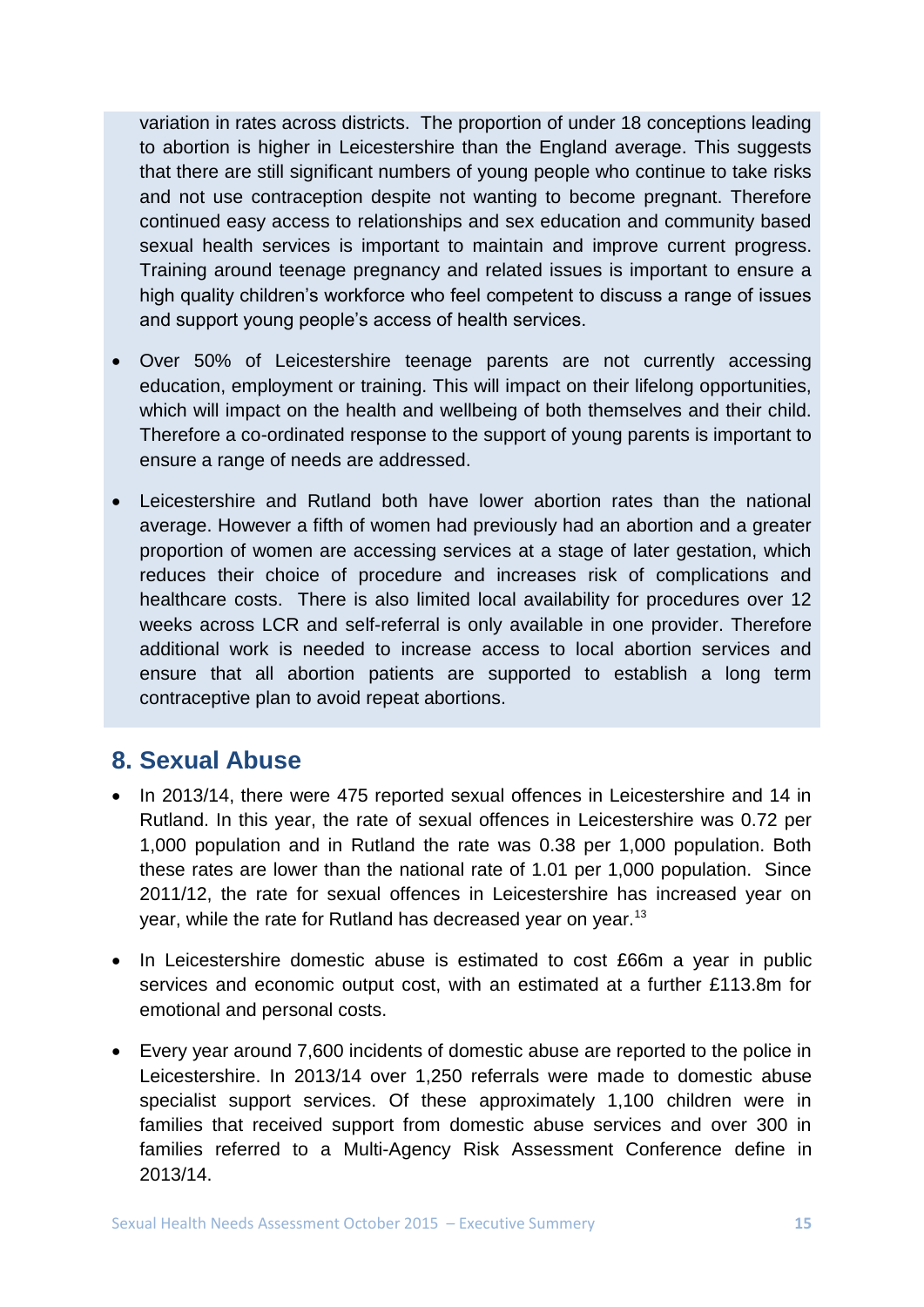- Natsal-3 found that 1 in 10 women and 1 in 71 men said they had experienced non-volitional sex since age 13 (median age for males was 16 and for females was 18). People with poorer physical, mental and sexual health, including treatment for depression or another mental health condition in the past year, a long-term illness or disability, and a lower sexual function score were more likely to report non-volitional sex.<sup>27</sup>
- In 2014, the estimated numbers of people the adult population aged 18-64 who report having been sexually abused during their childhood was 32,080 females and 13,972 males in Leicestershire and 735 females and 1,600 males in Rutland. These numbers are estimated to remain stable in Leicestershire and decrease slightly in Rutland over the next fifteen years. $^{28}$
- Over the past three years referrals to the LLR Child Sexual Exploitation (CSE) team have increased from 54 in 2012/13 to 165 in 2014/15. Prevention, identification and support for victims of CSE remains a key priority for sexual health services.

#### **Implications for sexual health services**

 Domestic abuse is a widespread issue and can take place in a range of relationships. There is a lack of understanding around what constitutes domestic abuse. The national coverage on historic abuse and current approaches to raise awareness about CSE are likely to lead to lead to increases in the number of victims coming forward and seeking help. It is therefore important that staff who work in sexual health services are aware of the prevalence of domestic abuse and CSE and are equipped to ask appropriate questions when seeing patients to allow disclosures to be made and appropriate referral onto specialist services.

#### **9. Engagement**

 As part of this SHNA a range of stakeholders and service users have been consulted. This includes 2 sexual health stakeholder events consulting over 100 stakeholders and 7 focus groups consulting with 94 people from May to September 2015. Specific LCR groups that were engaged included the Leicestershire Young Parent Forum, Coalville Young Parents Group, Families at Boulter Crescent in Wigston, the Angels and Monsters Group in Braunstone Town, New Futures Project, Trade Sexual Health Project, Oakham Youth Group, and Learning Difficulties and Disabilities (LDD) Partnership Group . Additional feedback was also provided from local services including the POP text.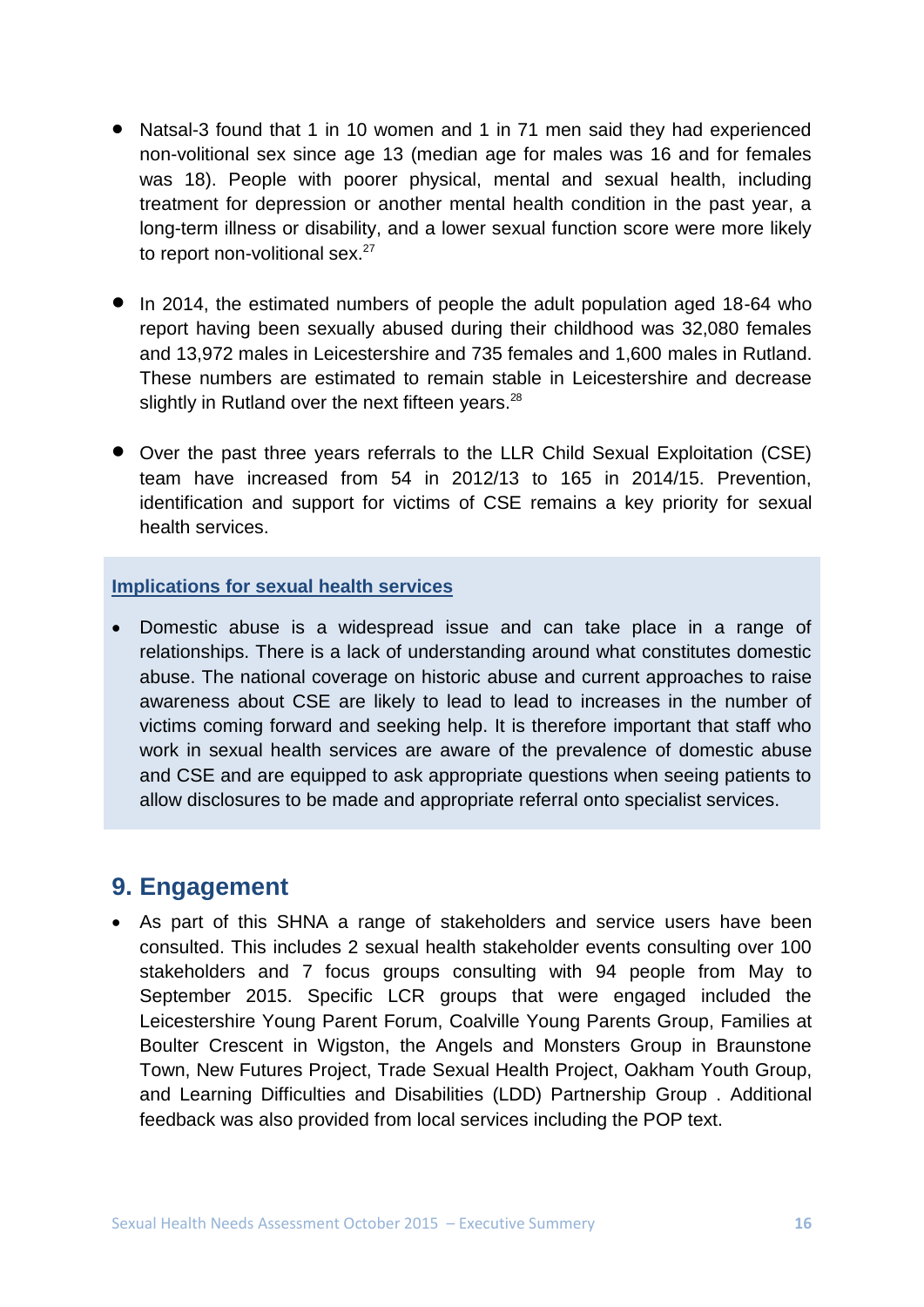- LLR historical research findings on HIV prevention services, Relationships and Education, young people's knowledge, attitudes and experience of sexual health and access to LARC and have also been summarised.
- National data and local engagement work highlighted the critical exploration of relationships in both Relationships and Sex Education (RSE) and in the delivery sexual health services.
- There continues to be a lot of confusion over how contraceptive methods work and myths about their reliability and use.
- Services need to take account of the role the media plays in influencing decisions about sex and relationships and make attempts to counter negative or unhelpful overt messages with positive ones e.g. promotion of consent, how to access confidential services and what a healthy relationship looks like.
- Service users value the importance of having local, community based sexual health provision.
- Service providers and users both highlighted gaps in information about the sexual health services that are available, how they can be accessed and how complaints can be raised.
- Additional messages from local stakeholders and professional included the need to clarify the sexual prioritises and commissioning responsibilities across the system to develop a truly integrated LLR sexual health system. Particular feedback was gained on the need to provide equitable and timely access to services, develop the wider sexual health workforce (including primary care) and develop seamless pathways across organisations and services.

#### **Implications for sexual health**

- National data and local engagement work highlighted the critical exploration of relationships in both RSE and in the delivery sexual health services. With the impact of social media, evolving sexual practices and a reducing age of first sex, promotion of consensual, informed and respectful relationships is important to balance against other messages.
- Services need to take account of the role the media plays in influencing decisions about sex and relationships and make attempts to counter negative or unhelpful overt messages with positive ones e.g. promotion of consent, how to access confidential services and what a healthy relationship looks like.
- Service users value the importance of having local, community based sexual health provision. Service providers and users both highlighted gaps in information about the sexual health services that are available, how they can be accessed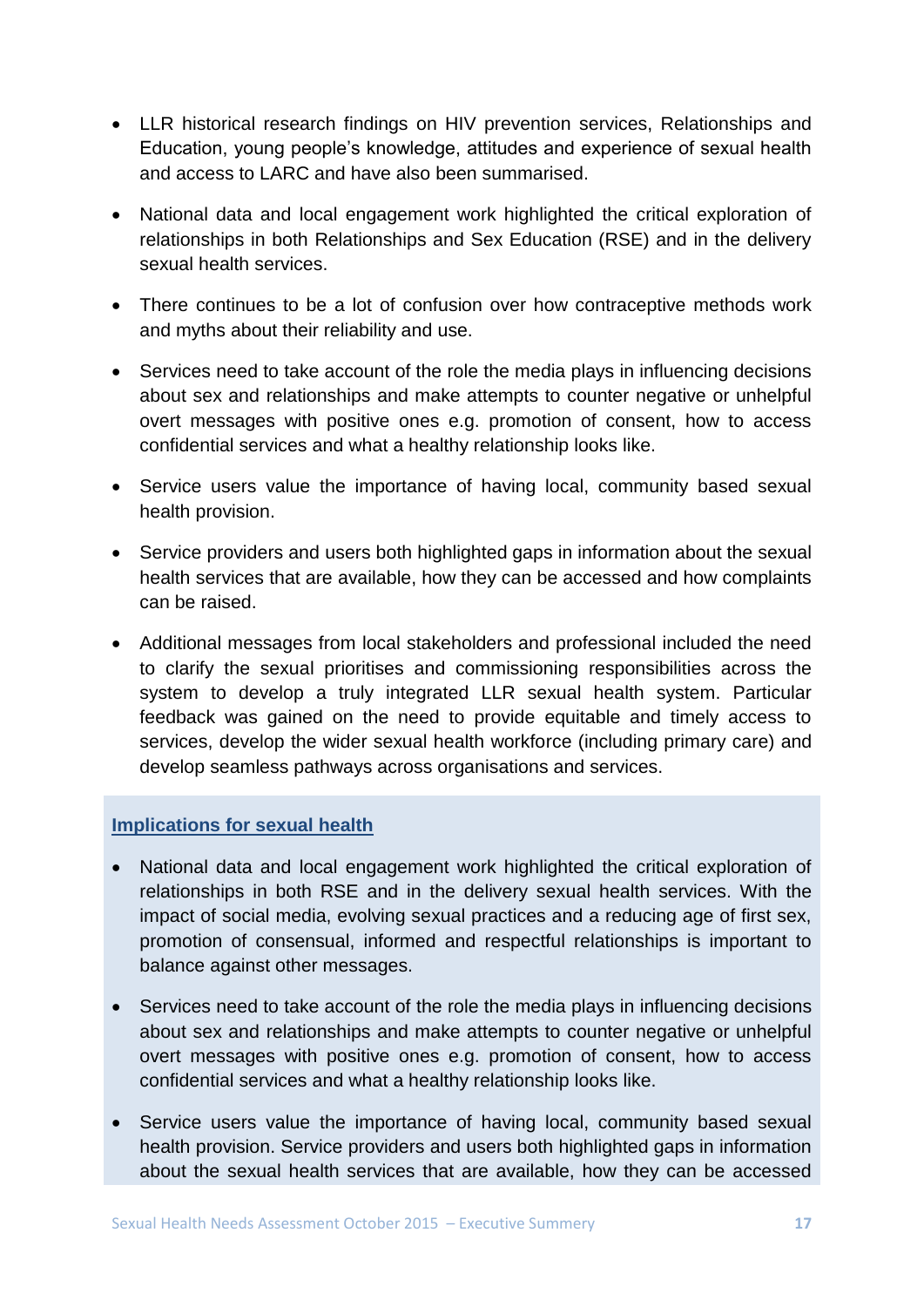and how complaints can be raised. Clear and consistent information is required to ensure practitioners and service users know which services they can access and how they do this.

- Despite there being a wider choice of contraception available, there continues to be a lot of confusion over how contraceptive methods work and myths about their reliability and use. Messages about relationships and sex (in school and beyond) need to include clear and concise information about contraceptive methods. In order to promote the LARC methods it is important that the benefits and implications of these methods are understood and communicated to the women who choice to use them.
- From the perspective of Sexual Health Service Providers, key priorities to address are clarifying the priorities for sexual health delivery, commissioner and provider roles and responsibilities, integrating sexual health services across the system and further development of the wider sexual health workforce (including primary care and school nursing). Areas which both providers and service users highlighted including wanting more equitable and timely provision across LLR, wanting easier access in to services, seamless patient pathways, prioritising education on relationships and sex and ensuring clear information about local services.

# **10. Conclusion**

Overall Leicestershire and Rutland (LCR) is meeting the majority of the sexual health needs of their local populations. This is evidenced by continuing lower rates for all STIs (including HIV), under 18 conceptions and sexual abuse than the England average. (Summarised in Appendix 1 and 2.) Nevertheless absolute numbers of some STIs (including gonorrhoea) and patient led demand is increasing across LCR. This is consistent with the national picture, where more people are accessing specialist sexual health services. However locally this is also likely to be linked to the improved access created by the new integrated sexual health service and community based contracts, which have increased numbers and proportions of residents accessing local services across LCR. STI screening and contraception uptake are part of a prevention approach to enable people to maintain good sexual health. Further work is on-going to establish high quality relationships and sex education across all secondary schools; this supports young people to develop positive, healthy relationships.

Each section above (demography, high risk groups, STIs, HIV, sexual reproductive health, sexual violence and engagement) provides specific implications for sexual health services following the review of evidence of need. When triangulating these sections together key areas for improvement across LCR include bringing together the sexual health commissioning system, prioritising prevention and access to vulnerable groups (including young people, men who have sex followed by sex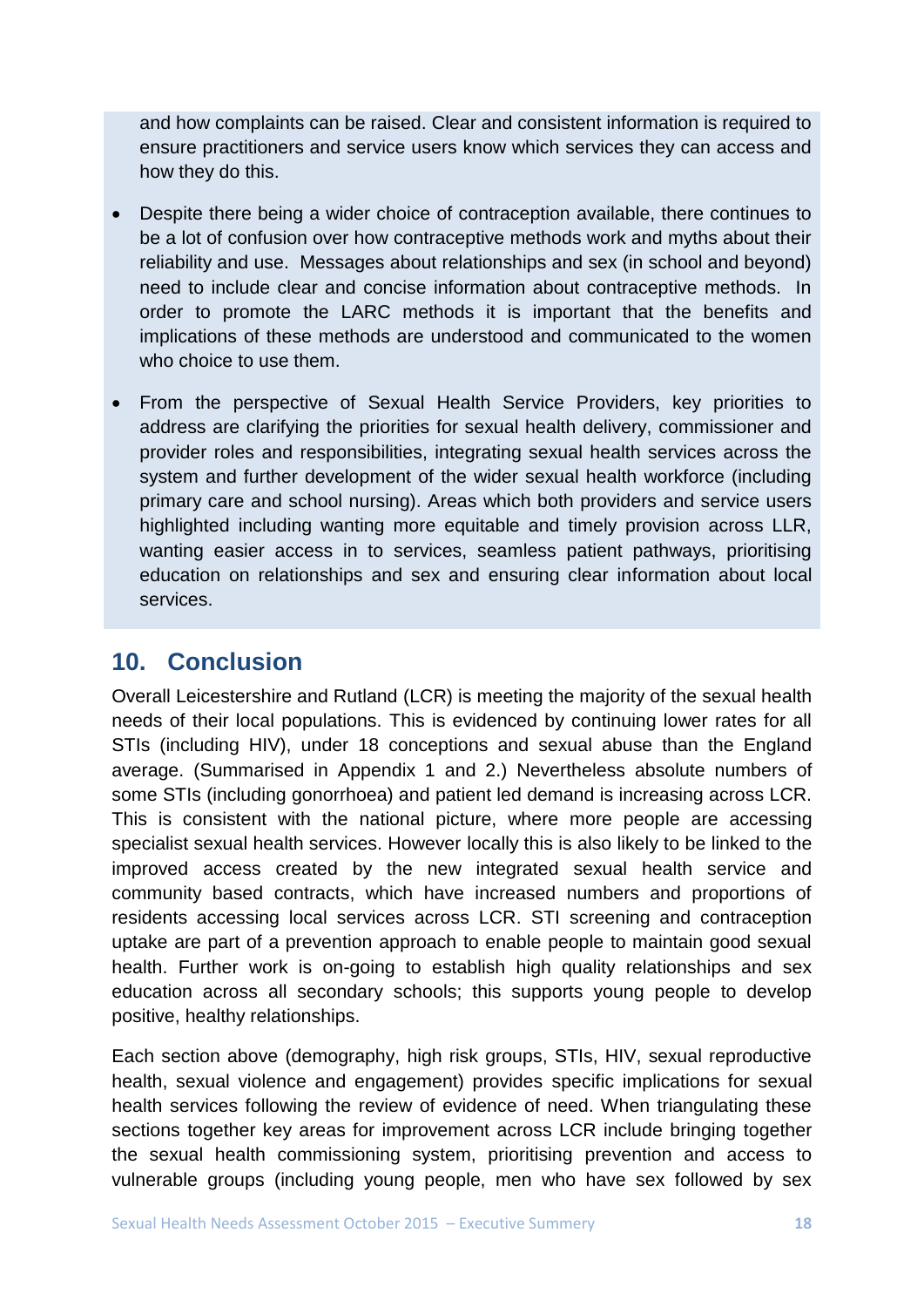workers, black African communities and people with physical disabilities) and developing the sexual health workforce (including non-specialist provision such as primary care, school nursing and substance misuse). The recommendations from this triangulation are set out below. These will be translated into a sexual health strategy for Leicestershire and Rutland and reported to local authority departmental management teams, Health and Wellbeing Boards, health scrutiny, Cabinet and other appropriate meetings for approval and implementation.

Key strengths of the needs assessment include the breadth and depth of validated quantitative national data sources that deliver reliable accurate data on service utilisation. This is a good reflection of need for conception and STIs that have symptoms, however is less effective for symptomless or latent STIs such as chlamydia and HIV. Although recent media interest may increase presentation, there is also likely to be underreporting for psychosexual issues and sexual abuse including FGM and CSE. High quality information on specific vulnerable groups (e.g. sex workers, MSM, FGM etc.) was difficult to ascertain. Due to small numbers in many indicators (especially for Rutland) numbers can fluctuate widely across years, making trends more difficult to interpret. There were also different time lags in data sources which must be considered when comparing sections. Qualitative feedback with nearly 200 people was also completed as part of the needs assessment to add additional local detail and identify themes from the results, however fully validated thematic analysis using NVivo was not completed. The consultation with representatives from services was undertaken at a time of year that made it difficult for certain sectors to be involved e.g. teachers and representatives from education and the service user consultation was quite targeted being mainly with individuals under 25. Wider consultation with the general population would provide a broader perspective of views and this will be completed as part of the consultation on the needs assessment and strategy. Results from the needs assessment may be similar to that seen in other affluent counties across England, however is less generalisable to more urban cities.

The LCR sexual health needs assessment provides commissioners with a clear evidence base on sexual health need, supply and demand. With increasing and aging populations, changing sexual health needs across LCR and increasing pressure on public sector budgets. It is therefore necessary to evolve innovative integrated service models to meet this demand within constrained budgets across the local health and social care system.

#### **11. Recommendations**

The following section summarises the key recommendations for sexual health commissioners and service providers across LCR;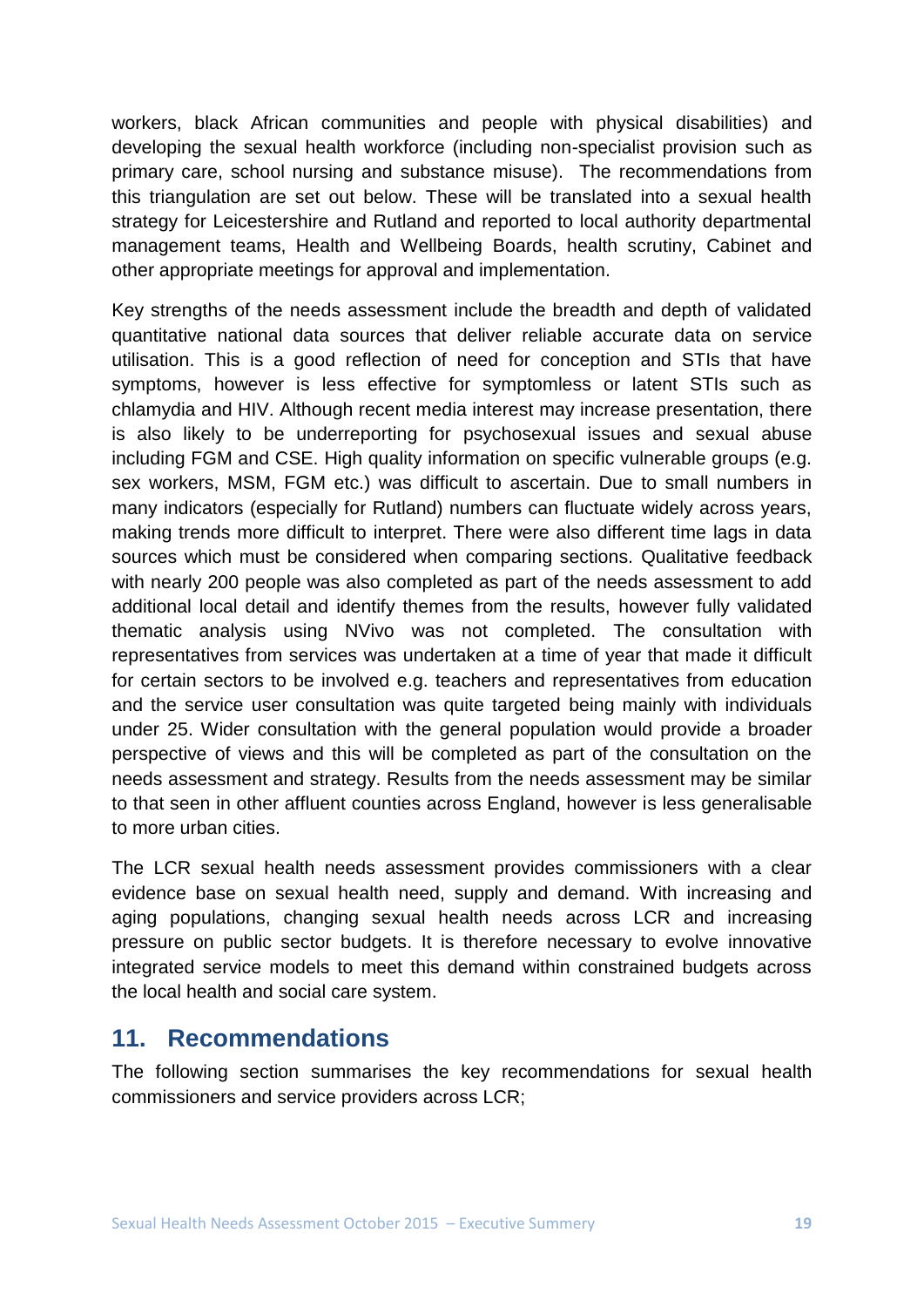#### *11.1 Sexual Health Commissioners*

- 1. **Development of a sexual health strategy for Leicestershire and Rutland**. Ensure that this engages and integrates the whole sexual health system, has clearly defined priorities, roles and responsibilities and considers sexual health across the life course.
- 2. **Explore co-commissioning opportunities to integrate sexual health patient pathways across commissioning organisations.** For example, with CCGs for primary care, menorrhagia, sex addiction, abortion services and NHS England for HIV services (including the implications of the PROUD study). Also consider how sexual health services can be further integrated into other local authority services such as substance misuse, school nursing, health visiting and social services (for HIV positive patients).
- 3. **Monitor demand for psychosexual services** and potentially increase provision as awareness and need increases with an aging population.
- 4. **Identify service provision to support people with sex addiction**. Work with CCG mental health commissioners to consider appropriate access to treatment for sex addiction across LCR.
- 5. **Development of an LLR sexual health marketing and communications strategy** to promote consistent brands and messages about healthy relationships, reducing stigma and how to access services. Additional service promotion is needed to target groups and areas at higher risk of poor sexual health including young people, MSM, sex workers, black African communities and Charnwood, Oadby and Wigston. The implications of late HIV diagnosis should be raised with the heterosexual population.
- 6. **Assess the cost effectiveness of UPA emergency hormonal contraception** by completing a cost benefit analysis of increasing access to UPA locally. This should then inform future emergency contraception provision across LCR.
- 7. **Undertake an audit of LARC retention rates in primary care and ISHS** to ascertain how well informed women are of the implications of these methods and how long women are retaining them for. This should focus particularly on younger women aged 15-34years.
- 8. Consider **locality priorities to address the differing trends in teenage pregnancy** across the 7 Districts in Leicestershire and in Rutland.
- 9. Additional work is needed with the police to **understand the causes of the increases in sexual offences** in Leicestershire and interventions to help reduce these offences.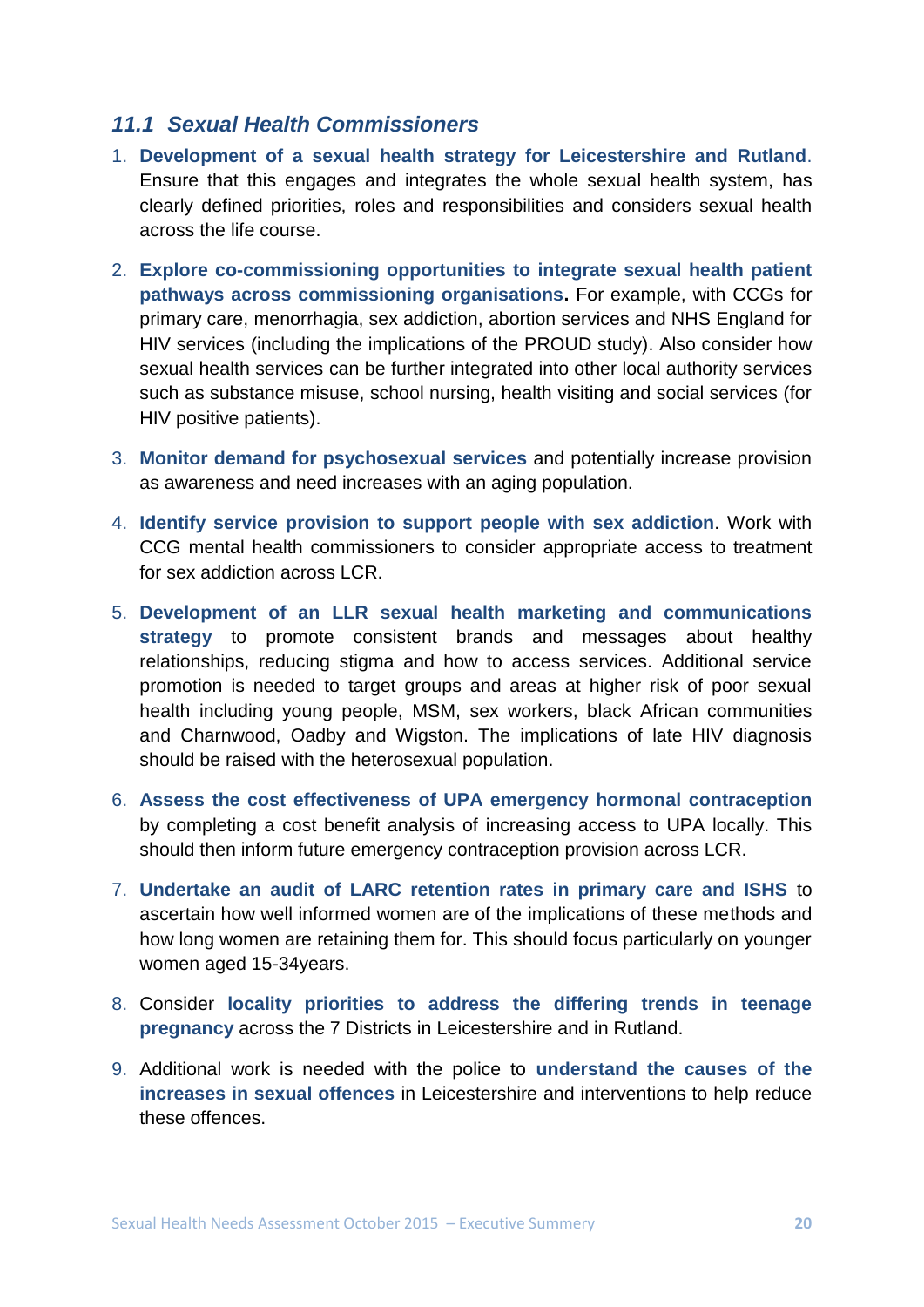#### *11.2 Sexual health services*

- 10.**Equality impact assessment should be completed in all sexual health services** to ensure the services are meeting the needs of whole population including those with protected characteristics as determined in the 2010 Equality Act. Particular attentions should be placed on sexual orientation, BME (including Asian populations that have under representative STI diagnosis), English not as a first language and people with learning and physical disabilities.
- 11.**Investigate the current barriers to accessing sexual health services from General Practice**, in particular by young people, LGBT and Sex Workers.
- 12.**Increase chlamydia screening as part of the core ISHS** (i.e. GUM and CSHS) due to high positivity rates and prioritise opportunistic screening to sources of highest positivity such as preventex postal kits.
- 13.Explore more **innovative models of ISHS service delivery to improve access particularly in more rural areas** including Melton and Rutland .e.g. implementing virtual clinics, online testing etc. Priority should be given to increasing access to sexual health screening to men across Leicestershire and women and those aged 20-24years in Rutland.
- 14.**Improvements are needed to the appointment booking system for ISHS**. The service should continue to offer both appointments and drop-in appointment options.
- 15.**Develop effective and efficient pathways between sexual health services and domestic abuse, substance misuse and mental health** services to address the root causes of the risk taking behaviour.
- 16.**Ensure sex workers and men who pay for sex have access to condoms and regular STI screening** to reduce bridging of STIs into the wider population.
- 17.**Increase access to community and home based HIV testing for specific groups at higher risk of HIV** (MSM, sex workers, young people, African heritage.) This includes developing robust protocols and pathways for local HIV testing to ensure rapid access to support and treatment for people with reactive test results. Attention should also be given to increasing HIV testing within ISHS for men in Rutland.
- 18.**Health and social care providers should consider future needs of HIV positive population.** This includes implications of an ageing HIV population and assurance for patients that confidentiality is maintained as the group of care providers extends beyond specialist HIV care providers.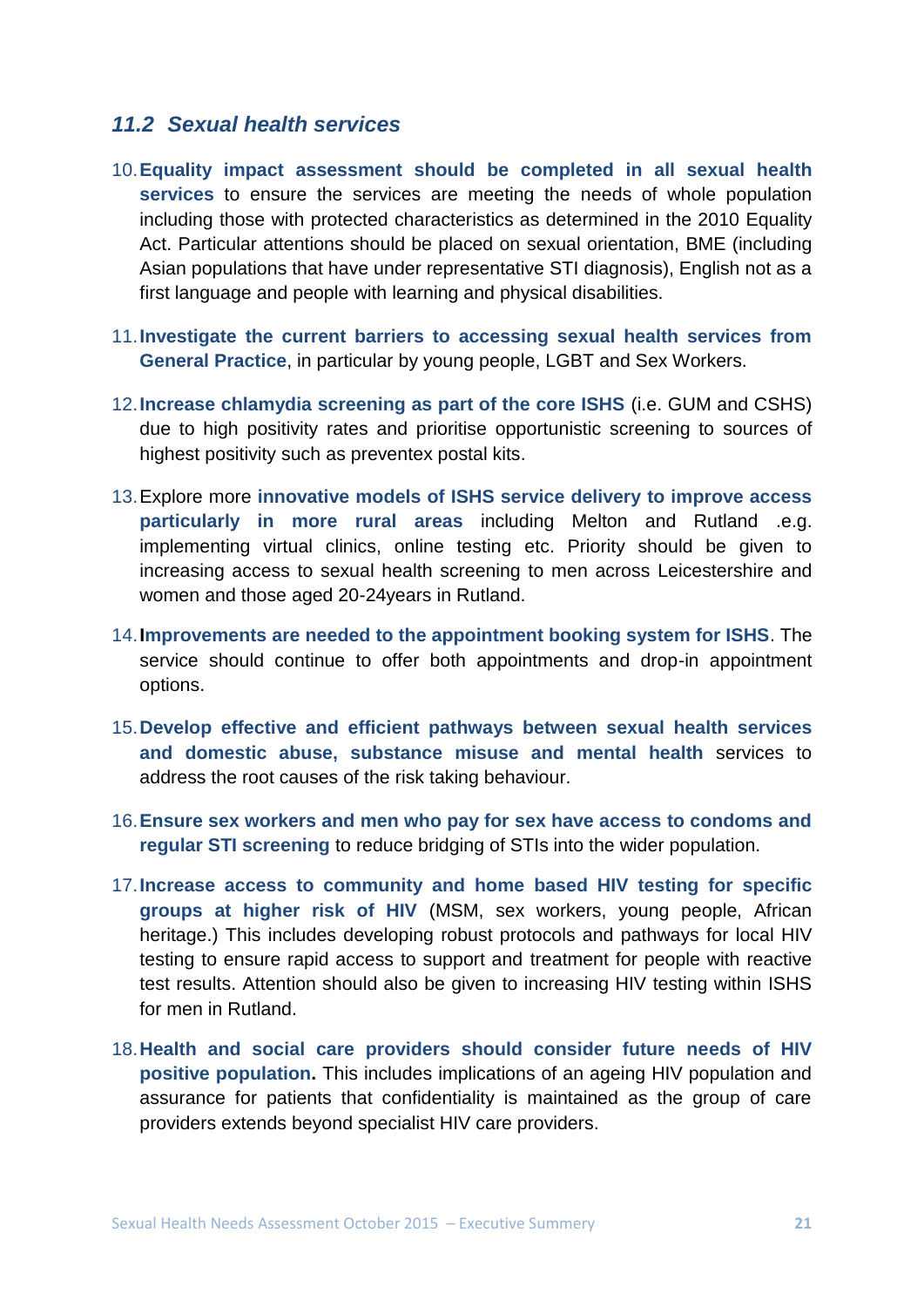- 19.**Maintain good access to emergency contraception**, particularly for young people and Asian women. Improve pathways between emergency contraception providers and other sexual health services to ensure longer term sexual health needs are met.
- 20.**Improve information and access to range of contraception methods to young women aged 15- 25years**, including LARC. This includes reviewing the current model of LARC delivery in primary care to reduce the proportion of women using user defined methods through GPs and ensuring community provision is available for young people.
- 21.**Increase access to abortion services by developing a single point of access for LLR** (including self-referral) to improve the proportion of women accessing services under 10 weeks gestation. Consideration is also needed to improve local access to abortion services over 12 weeks gestation.
- 22.**Review of the specialist teenage pregnancy and community midwifery service pathways** to identify opportunities for further integration with sexual health services and to determine the extent to which they are meeting current need.
- 23.**Review the support needs of teenage parents and mothers in particular those aged 19-21** to ensure that they can positively progress into education, employment and training at a point that is timely for them and their families.
- 24.**All sexual health services should support the LLR CSE strategy.** Consultation with the CSE Team and if possible, victims of CSE needs to explore to what extent the current SHS offer meets the needs of this vulnerable cohort

#### *11.3 Training*

- 25.**Complete a sexual health training assessment to develop a workforce plan** to improve all levels of sexual health competencies across LCR. LARC provision and primary care is a key priority for this plan.
- 26.**Ensure high quality RSE training/ provision is delivered across LCR** to ensure young people can make informed choices about their sexual health. Materials should give greater emphasis on healthy relationships, consent, domestic abuse, how to seek help, all contraceptive methods and the links between alcohol and risk taking sexual behaviour.
- 27.**CSE and domestic abuse training should be accessed by key staff from all sexual health providers** to ensure that practitioners can identify and understand local support pathways available.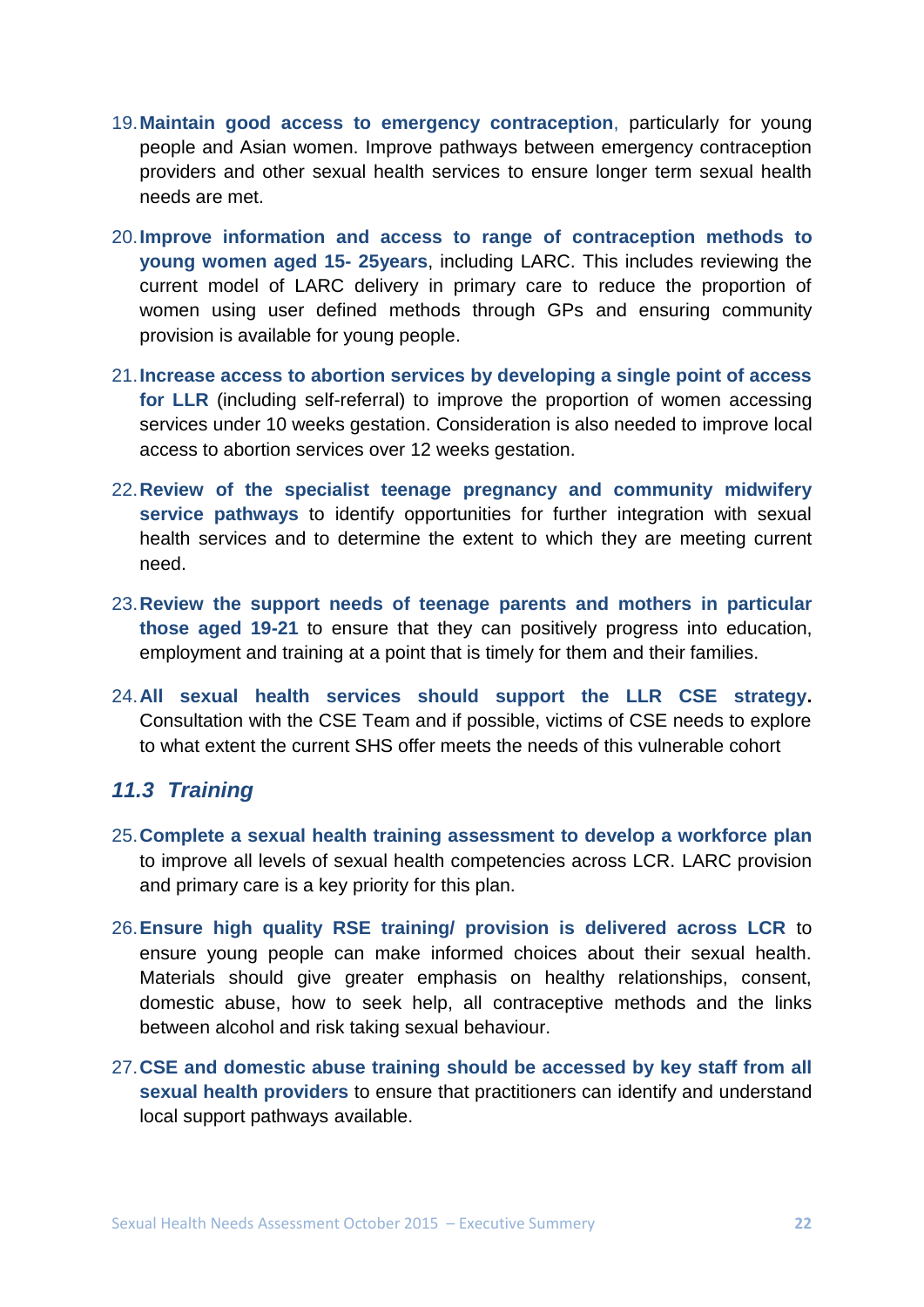**Appendix 1 Summary of sexual health indicators across Leicestershire** (Data as of October 2015)

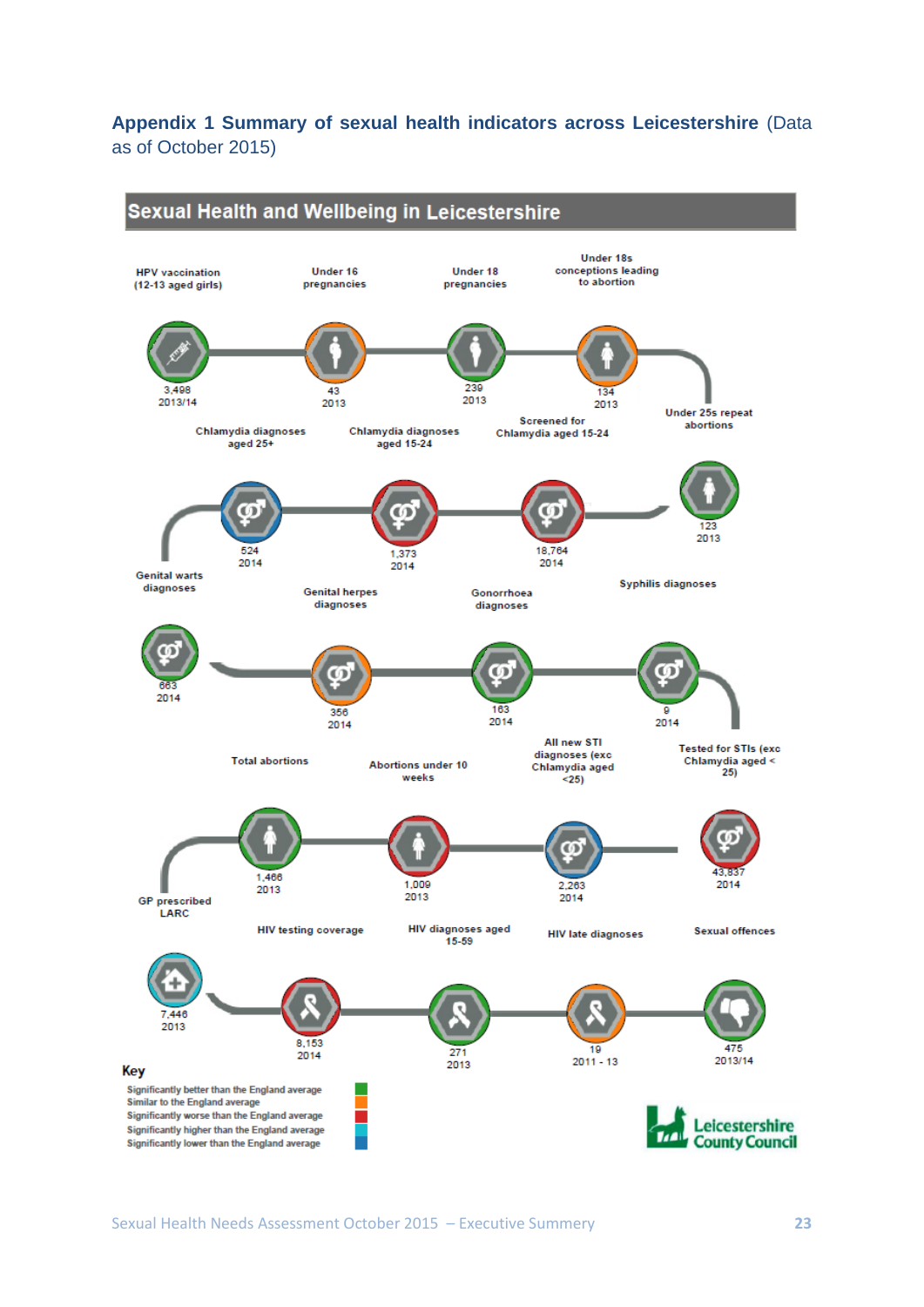#### **Appendix 2 Summary of sexual health indicators across Rutland** (Data as of October 2015)

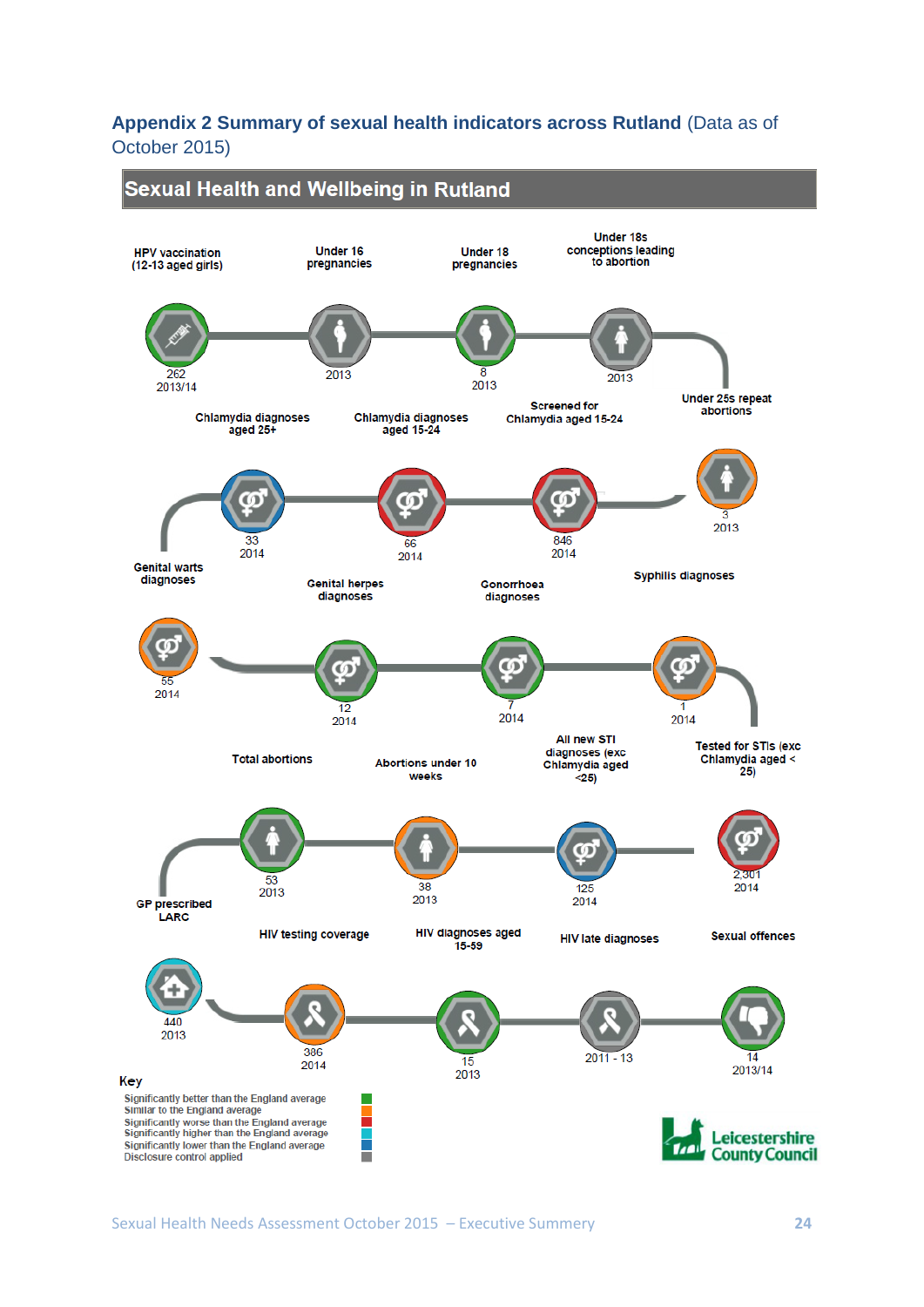#### **References**

- 1. WHO. *Defining sexual health. Report of a technical consultation on sexual health, 28-31 January 2002.* (2002). at <http://www.who.int/reproductivehealth/publications/sexual\_health/defining\_se xual\_health.pdf>
- 2. Department of Health. *A Framework for Sexual Health Improvement in England*. 1–56 (2013).
- 3. Public Health England. *Making It Work – A guide to whole system commissioning for sexual health, reproductive health and HIV.* (2014). at <https://www.gov.uk/government/uploads/system/uploads/attachment\_data/file /408357/Making it work revised March 2015.pdf>
- 4. Population Projections Unit; Office for National Statistics. *2012-based Subnational Population Projections for Local Authorities in England*. (2014). at <http://www.ons.gov.uk/ons/rel/snpp/sub-national-population-projections/2012 based-projections/index.html>
- 5. Office of National Statistics. Census 2011 Nomis. *Crown Copyright* (2013). at <http://www.nomisweb.co.uk/census/2011>
- 6. Office of National Statistics. *Integrated Household Survey, January to December 2013*. (2014). at <http://www.ons.gov.uk/ons/rel/integratedhousehold-survey/integrated-household-survey/january-to-december-2013/index.html>
- 7. Deprtment of Communities and Local Government. *English indices of deprivation 2015*. (2015). at <https://www.gov.uk/government/statistics/englishindices-of-deprivation-2015>
- 8. Public Health England. HIV and STI Web Portal. (2015).
- 9. Health and Social Care Information Centre. *Quality and Outcomes (QoF) Data*. (2014).
- 10. Public Health England. *Community Mental Health Profiles*. (2014). at <http://fingertips.phe.org.uk/profile-group/mental-health/profile/cmhp>
- 11. Hendershot, G; Kurki, A; Tepper, M. *Sexual behavior among persons with disabilities: New data from the National Survey of Family Growth Abstract #105309*. (2005). at <http://onlinelibrary.wiley.com/doi/10.1111/jsm.12810/pdf>
- 12. Office on Disability (US). *Sexually transmitted diseases and disability*. (2010).
- 13. Public Health England. Public Health Outcomes Framework. (2014). at <http://www.phoutcomes.info/>
- 14. DFES. *Teenage Pregnancy Next Steps*. (2006).